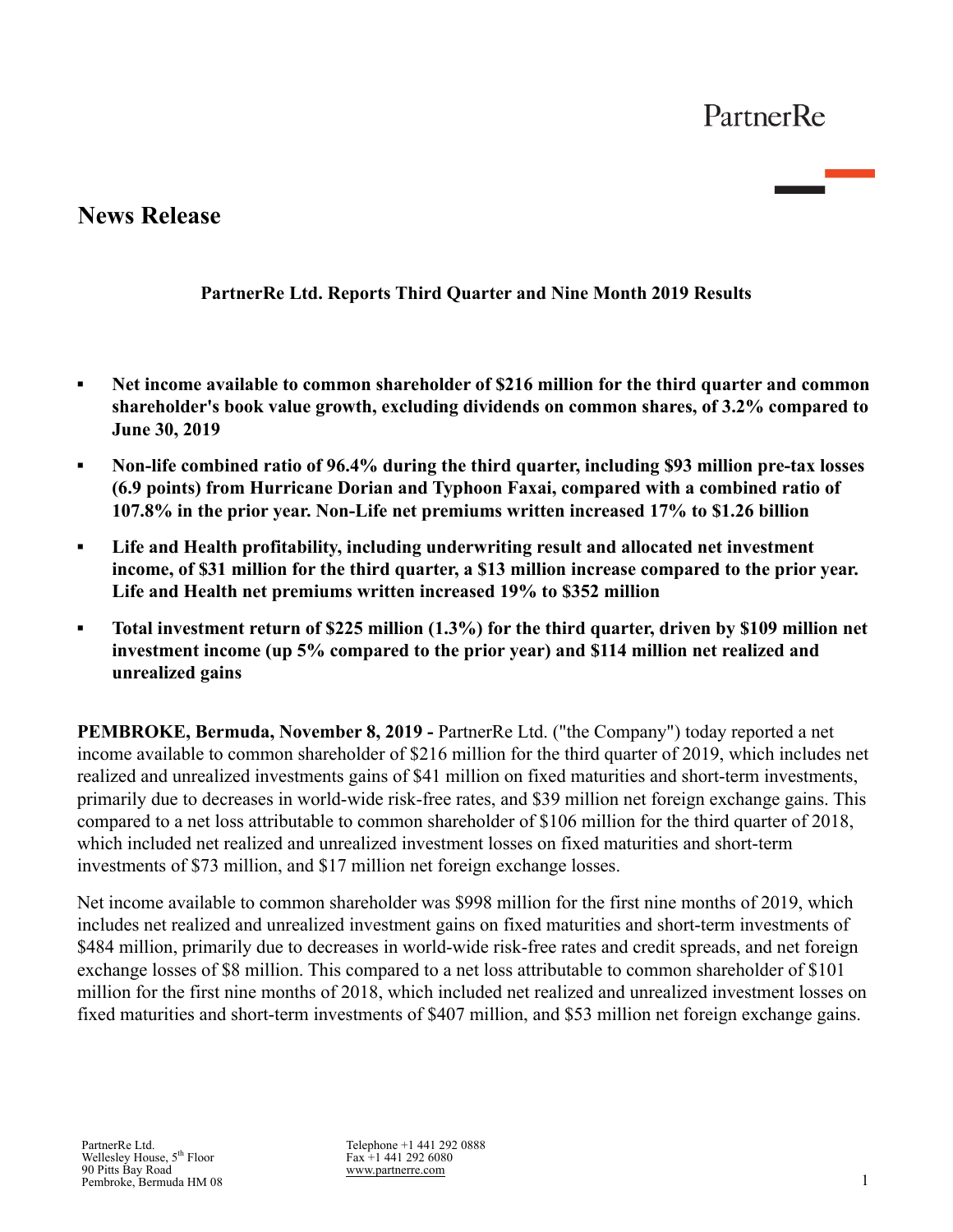# **News Release**

The majority of the Company's investments, including all fixed maturities, such as government bonds and investment grade corporate debt, are accounted for at fair value with changes in the fair value recorded in the Consolidated Statements of Operations.

Commenting on results, PartnerRe President and Chief Executive Officer Emmanuel Clarke said, "Our third quarter results were highlighted by improved year-on-year profitability in the Non-Life and Life  $\&$ Health segments, increased Investments contribution from both net investment income and realized gains and a lower expense ratio. We achieved double digit growth in net premium written in both the Non-Life and Life & Health segments, benefiting from an improved pricing and underwriting environment in Non-Life and from the continued execution of our Life & Health growth strategy."

Mr. Clarke also added: "We are very focused on delivering further underwriting margin improvement in 2020, helped by a Non-Life pricing environment we expect to continue to firm. With our capital and book value up 9.9% and 14.2% respectively for the year, we are well positioned to capitalize on selective growth opportunities with improved margins and attractive returns, while reducing our exposure to underperforming segments."

Highlights for the third quarter and the first nine months of 2019 compared to the same periods of 2018, are included below.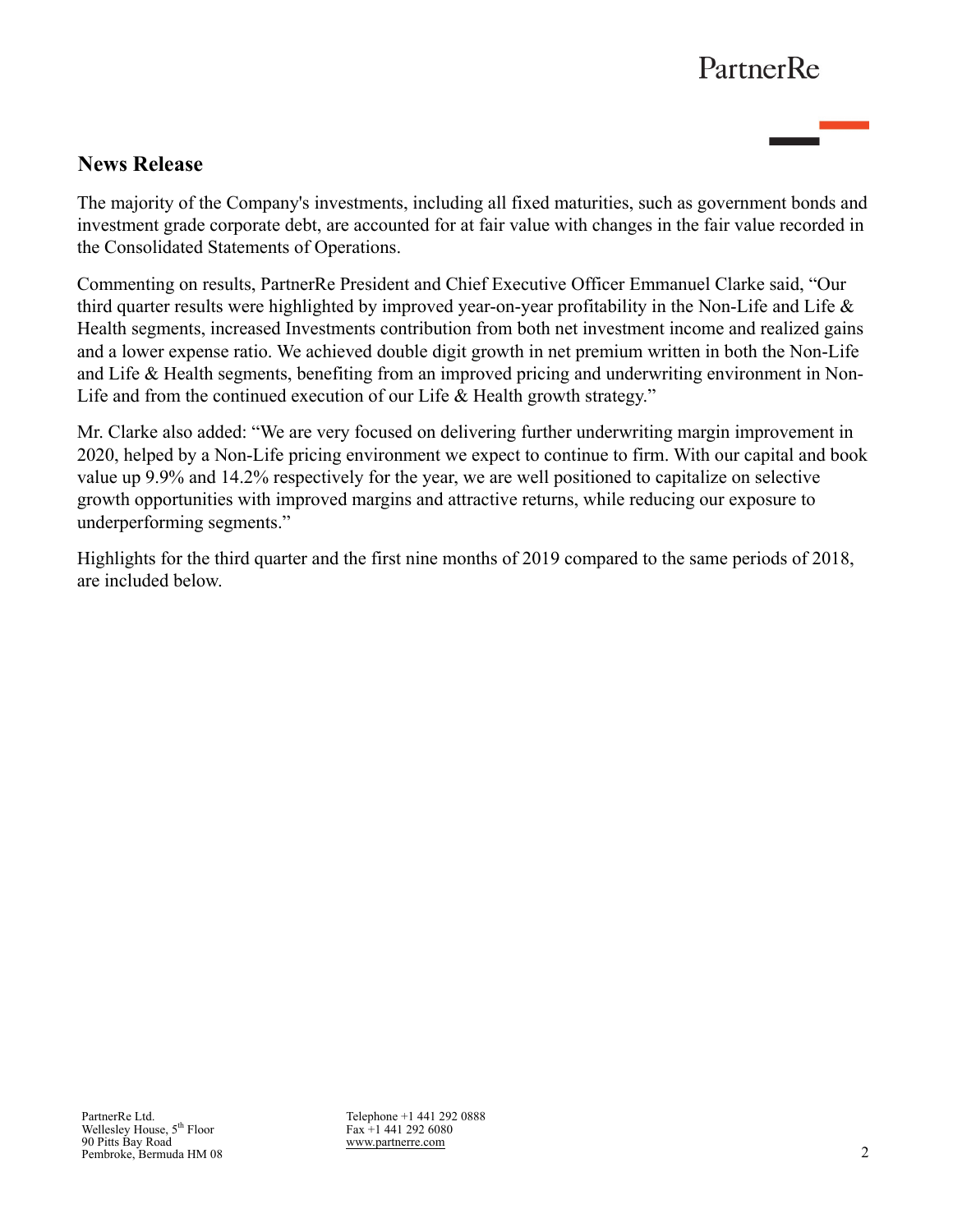## **News Release**

## **Non-Life:**

- Non-life net premiums written for the third quarter of 2019 were up 17% compared to the third quarter of 2018, driven by a 12% increase in the P&C segment, and a 25% increase in the Specialty segment.
- Non-life net premiums written were up 19% for the first nine months of 2019 compared to the same period of 2018, driven by a 23% increase in the P&C segment and 14% increase in the Specialty segment.
- The Non-life underwriting profit was \$49 million (combined ratio of 96.4%) for the third quarter of 2019 compared to a loss of \$87 million (combined ratio of 107.8%) for the same period of 2018. The increase in underwriting profit was driven by the P&C segment which reported a combined ratio of 99.4% for the third quarter of 2019 compared to 114.7% for the third quarter of 2018, with the improvement driven by a reduction in the attritional loss ratio and a decrease in losses related to large catastrophic events. Catastrophic losses included Hurricane Dorian and Typhoon Faxai of \$93 million, pre-tax, net of retrocession and reinstatement premiums, or 11.5 points on the P&C combined ratio, compared to \$120 million or 17.9 points on the combined ratio related to Typhoons Jebi and Trami and Hurricane Florence in the third quarter of 2018. The Specialty segment also recorded an improved combined ratio of 91.7% for the third quarter of 2019 compared to 97.4% for the same period of 2018, driven primarily by lower attritional losses on the current accident year.
- The Non-life underwriting profit was \$168 million (combined ratio of 95.5%) for the first nine months of 2019 compared to \$20 million (combined ratio of 99.4%) for the same period of 2018. The increase was driven by the P&C segment with a combined ratio of 91.4% for the first nine months of 2019 compared to 104.4% for the same period of 2018, reflecting an improvement in the current accident year attritional loss ratio and a decrease in losses related to large catastrophic events. This was partially offset by the Specialty segment, which recorded a combined ratio of 101.6% for the first nine months of 2019 compared to 92.4% for the same period of 2018, driven by net adverse prior years' reserve development and a large aviation loss related to Ethiopian Airlines and Boeing of \$43 million (2.9 points on the Specialty combined ratio), net of retrocession and reinstatement premiums.
- The Non-life combined ratio was impacted by net adverse prior year development of \$3 million (0.2 points) and \$18 million (0.5 points) for the third quarter and first nine months of 2019, respectively. This compared to net favorable prior year development of \$32 million (2.9 points) and \$102 million (3.2 points) for the third quarter and first nine months of 2018, respectively.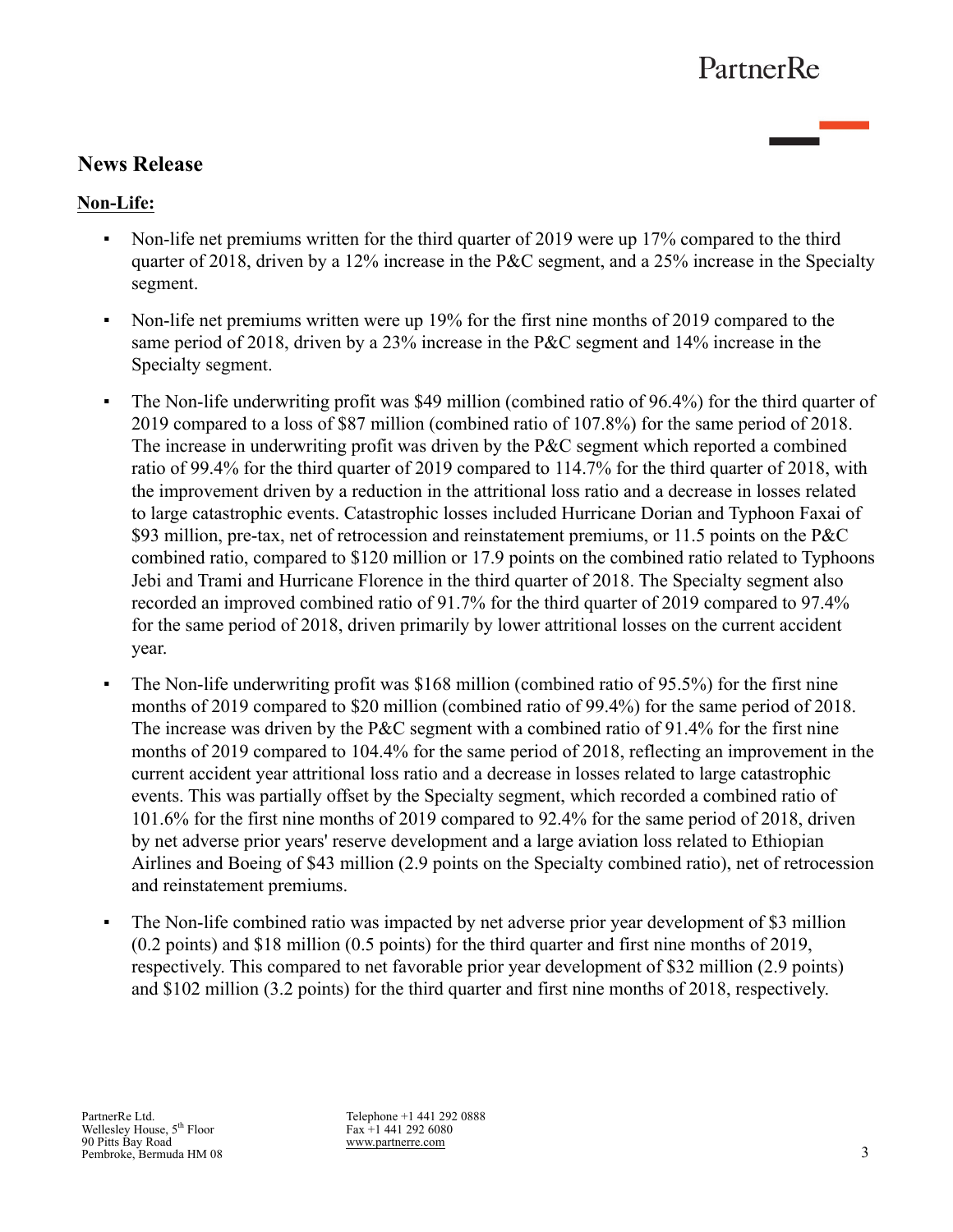# **News Release**

## **Life and Health:**

- Net premiums written were up 19% in the third quarter of 2019, and up 21% for the first nine months of 2019 compared to the same period of 2018.
- Allocated underwriting result was a profit of \$31 million and \$75 million for the third quarter and first nine months of 2019, respectively, compared to \$18 million and \$69 million for the third quarter and first nine months of 2018, respectively.

## **Investments:**

- Net investment return in the third quarter of 2019 was \$225 million, or 1.3%, driven by net investment income of \$109 million, net realized and unrealized investment gains of \$114 million and interest in earnings of equity method investments of \$2 million. This compares to a net investment return of \$63 million, or 0.4%, for the third quarter of 2018, which included net investment income of \$104 million and net realized and unrealized investment losses of \$41 million.
- Net investment return for the first nine months of 2019 was  $$1,143$  million, or 6.6%, which included net investment income of \$340 million, net realized and unrealized investment gains of \$765 million, and interest in earnings of equity method investments of \$38 million. This compares to a net investment return of \$3 million for the first nine months of 2018, which included net investment income of \$312 million, net realized and unrealized investment losses of \$337 million, and interest in earnings of equity method investments of \$28 million.
- Net investment income was up \$5 million, or 5%, for the third quarter of 2019 and up \$28 million, or 9% for the first nine months of 2019, compared to the same periods of 2018. This was driven primarily by actions taken during the fourth quarter of 2018 and during the first quarter of 2019 to improve the yield on the fixed income and alternative credit portfolios.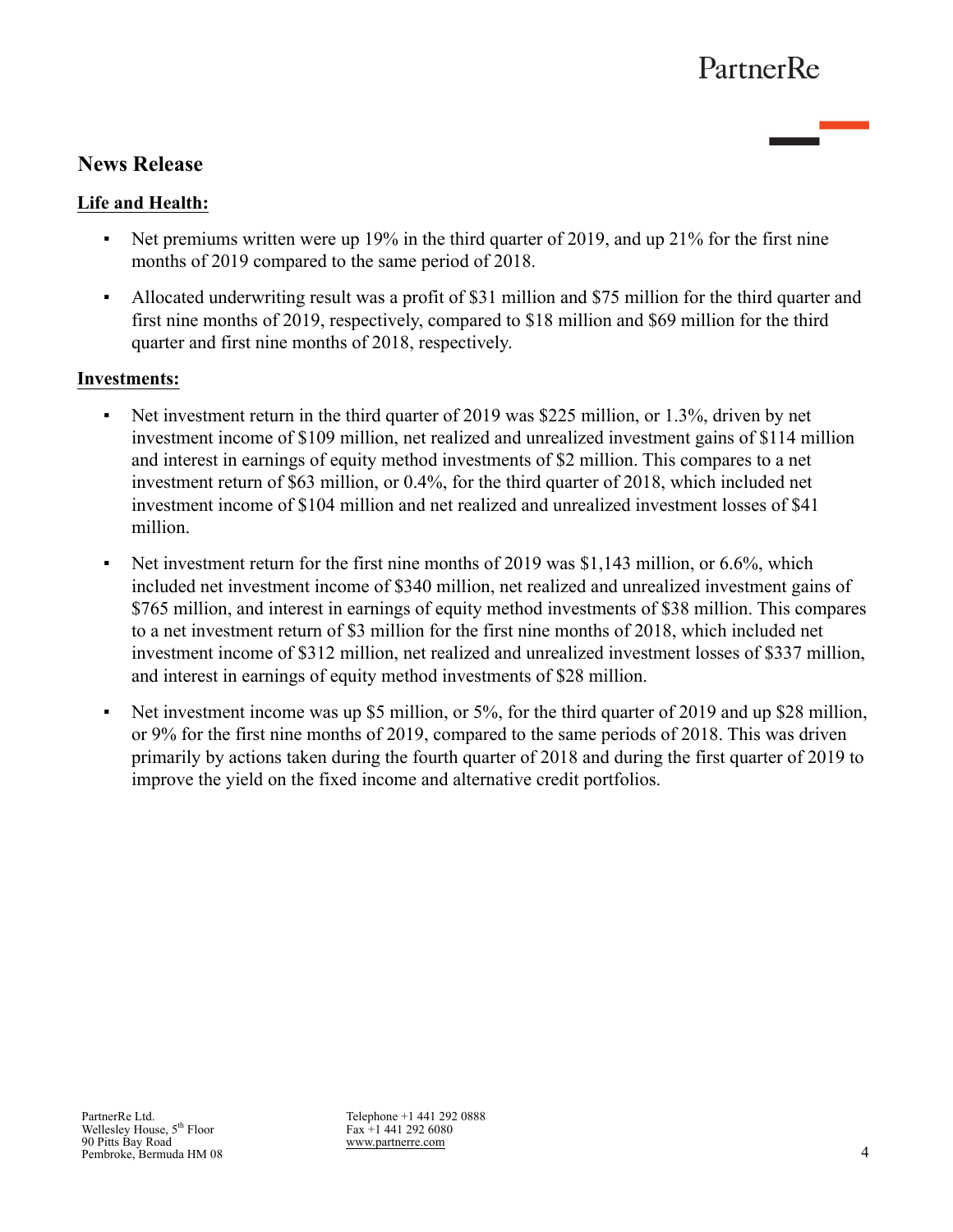# **News Release**

- Net realized and unrealized investment gains of \$114 million and \$765 million in the third quarter and first nine months of 2019, respectively, were driven by \$41 million and \$484 million, respectively, of net realized and unrealized investment gains on fixed maturities and short-term investments, and \$73 million and \$281 million, respectively, of net realized and unrealized investment gains on equities, investments in real estate and other invested assets, primarily due to gains in public equity funds. Included within the \$41 million and \$484 million of net realized and unrealized investment gains on fixed maturities and short-term investments for the third quarter and first nine months of 2019, respectively, was \$70 million and \$222 million, respectively, of net realized gains primarily driven by the Company's decisions to rebalance certain portfolios to lock in fully valued gains, particularly in lower rated investment grade credit, and to reallocate the proceeds to other investment classes, particularly to highly rated governments and mortgage backed securities, and to alternative credit. This compared to net realized and unrealized investment losses of \$41 million and \$337 million in the third quarter and first nine months of 2018, respectively, which included \$73 million and \$407 million, respectively, of net realized and unrealized investment losses on fixed maturities and short-term investments, and \$33 million and \$69 million, respectively, of net realized and unrealized investment gains on equities, investments in real estate and other invested assets.
- The interest in earnings of equity method investments of \$2 million and \$38 million in the third quarter and first nine months of 2019, respectively, was primarily driven by an appreciation in value of certain real estate investments held, and for the first nine months of 2019, also reflected gains on private equity investments. This compared to gains of \$0 million and \$28 million for the same periods of 2018.
- As at September 30, 2019, reinvestment rates were 2.7% compared to the Company's fixed income investment portfolio yield of 2.9% for the third quarter of 2019.

## **Other Income Statement Items:**

▪ Expense ratio of 4.7% for the third quarter of 2019 (Other expenses of \$80 million) was down 0.2 percentage points compared to expense ratio of 4.9% (Other expenses of \$69 million) for the same period of 2018. Expense ratio of 5.3% for the first nine months of 2019 (Other expenses of \$255 million) was down 0.4 percentage points compared to expense ratio of 5.7% (Other expenses of \$232 million) for the same period of 2018.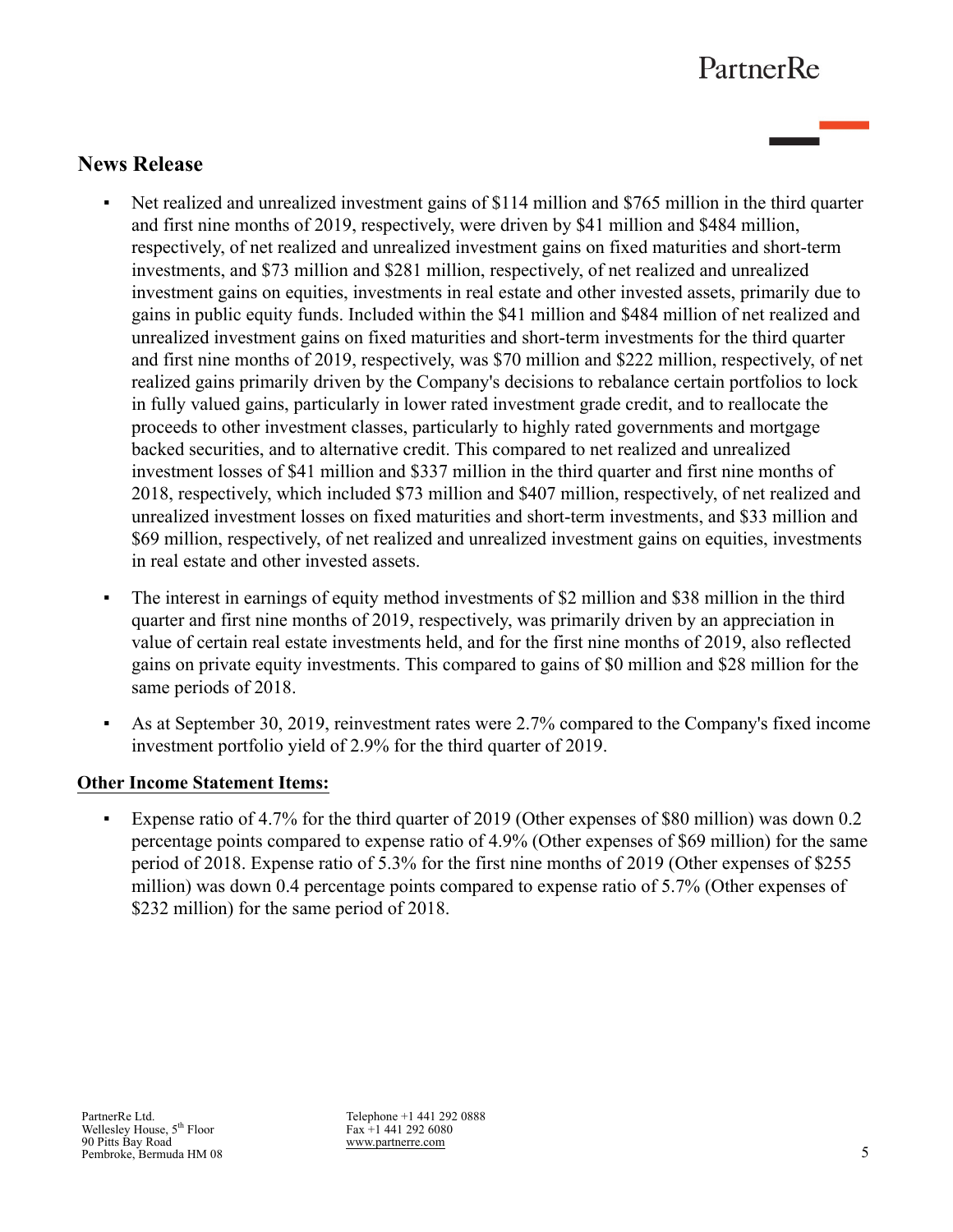# **News Release**

- Net foreign exchange gains were \$39 million in the third quarter of 2019, driven by the U.S. dollar strengthening against most major currencies partially offset by the cost of hedging, compared to losses of \$16 million for the third quarter of 2018, driven by the U.S. dollar weakening against certain major currencies. Net foreign exchange losses were \$8 million for the first nine months of 2019, driven primarily by the cost of hedging, compared to gains of \$53 million for the same period of 2018, driven by the appreciation of the U.S. dollar against most major currencies partially offset by hedging costs.
- Interest expense was \$10 million and \$32 million for the third quarter and the first nine months of 2019, respectively, while preferred dividends were \$12 million and \$35 million for the third quarter and first nine months of 2019, respectively, and were comparable to the same periods of 2018.
- Loss on redemption of debt was \$15 million for the third quarter and first nine months of 2019, related to the redemption of the Company's 5.50% Senior Notes due 2020 at a make-whole redemption price.
- Income tax expense was \$29 million on pre-tax income of \$257 million in the third quarter of 2019 compared to an expense of \$10 million on pre-tax losses of \$84 million for the same period of 2018. Income tax expense was \$104 million on pre-tax income of \$1,137 million for the first nine months of 2019 compared to a expense of \$4 million on pre-tax losses of \$61 million for the first nine months of 2018. These amounts were primarily driven by the geographical distribution of pretax profits and losses.

## **Balance Sheet, Capitalization and Cash Flows:**

- Total investments and cash and cash equivalents were \$17.6 billion at September 30, 2019, up 8.1% compared to December 31, 2018. The increase to September 30, 2019 was primarily driven by the \$1,143 million net investment return for the first nine months of 2019 and the increase in payable for securities purchased to \$432 million as at September 30, 2019 from \$80 million as at December 31, 2018.
- Cash and cash equivalents, fixed maturities, and short-term investments, which are government issued or investment grade fixed income securities, were \$13.0 billion at September 30, 2019, representing 74% of the total investments and cash and cash equivalents.
- The average credit rating of the fixed income portfolio has increased to AA as of September 30, 2019 from A at December 31, 2018. The improvement in the average credit quality of the fixed income portfolio was due to actions taken during 2019 to reduce exposure to lower rated investment grade credit and reinvest certain proceeds in highly rated governments and mortgage backed securities. The expected average duration of the public fixed income portfolio at September 30, 2019 was 3.0 years, while the average duration of the Company's liabilities was 4.8 years.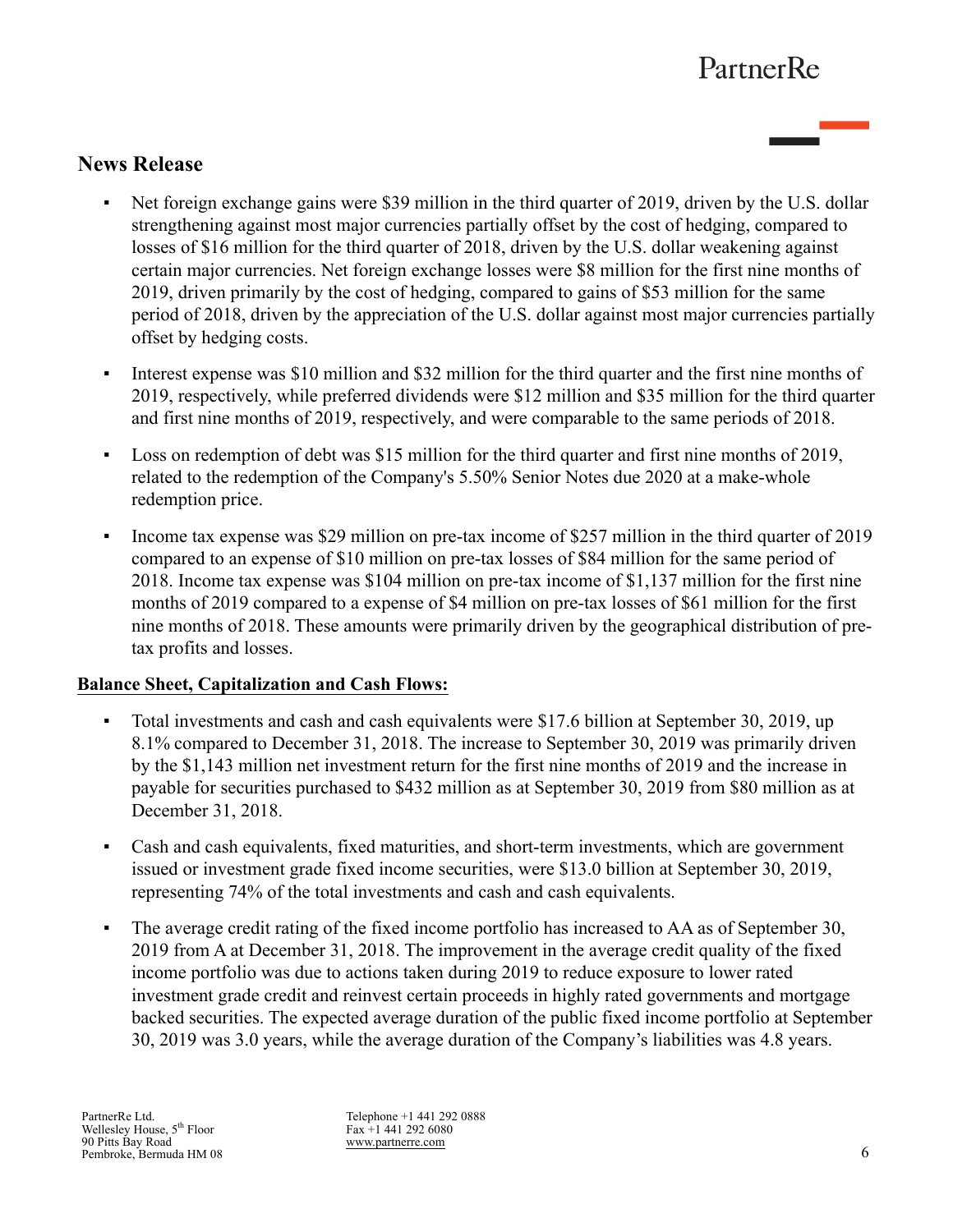## **News Release**

- Dividends declared and paid to common shareholders in the third quarter and first nine months of 2019 was \$120 million and \$200 million, respectively. This compares to no dividends being declared or paid in the third quarter of 2018 and \$48 million for the first nine months of 2018.
- Total capital was \$8.7 billion at September 30, 2019, up 9.9% compared to December 31, 2018, primarily due to net income for the first nine months of 2019, partially offset by dividends on preferred and common shares. The Company issued \$500 million 3.70% Senior Notes due 2029 during the second quarter of 2019 and used the proceeds to early redeem the \$500 million 5.50% Senior Notes due 2020 in the third quarter of 2019.
- Common shareholder's equity (or book value) of \$6.6 billion and tangible book value of \$6.1 billion at September 30, 2019 increased by 14.2% and 15.9%, respectively, compared to December 31, 2018, primarily due to the net income available to common shareholder for the first nine months of 2019, partially offset by dividends on common shares. Book value, excluding dividends on common shares for the first nine months of 2019, was up 17.7% compared to December 31, 2018.
- Cash provided by operating activities, which include cash flows related to net investment income and underwriting operations, was \$394 million in the third quarter of 2019 compared to \$237 million in the third quarter of 2018 and \$704 million for the first nine months of 2019 compared to \$329 million for the same period of 2018. The increases for the third quarter and first nine months of 2019 over the same periods of 2018 were primarily driven by increases in cash flow from underwriting operations.

**\_\_\_\_\_\_\_\_\_\_\_\_\_\_\_\_\_\_\_\_\_\_\_\_\_\_\_\_\_\_\_\_\_\_\_\_\_\_\_**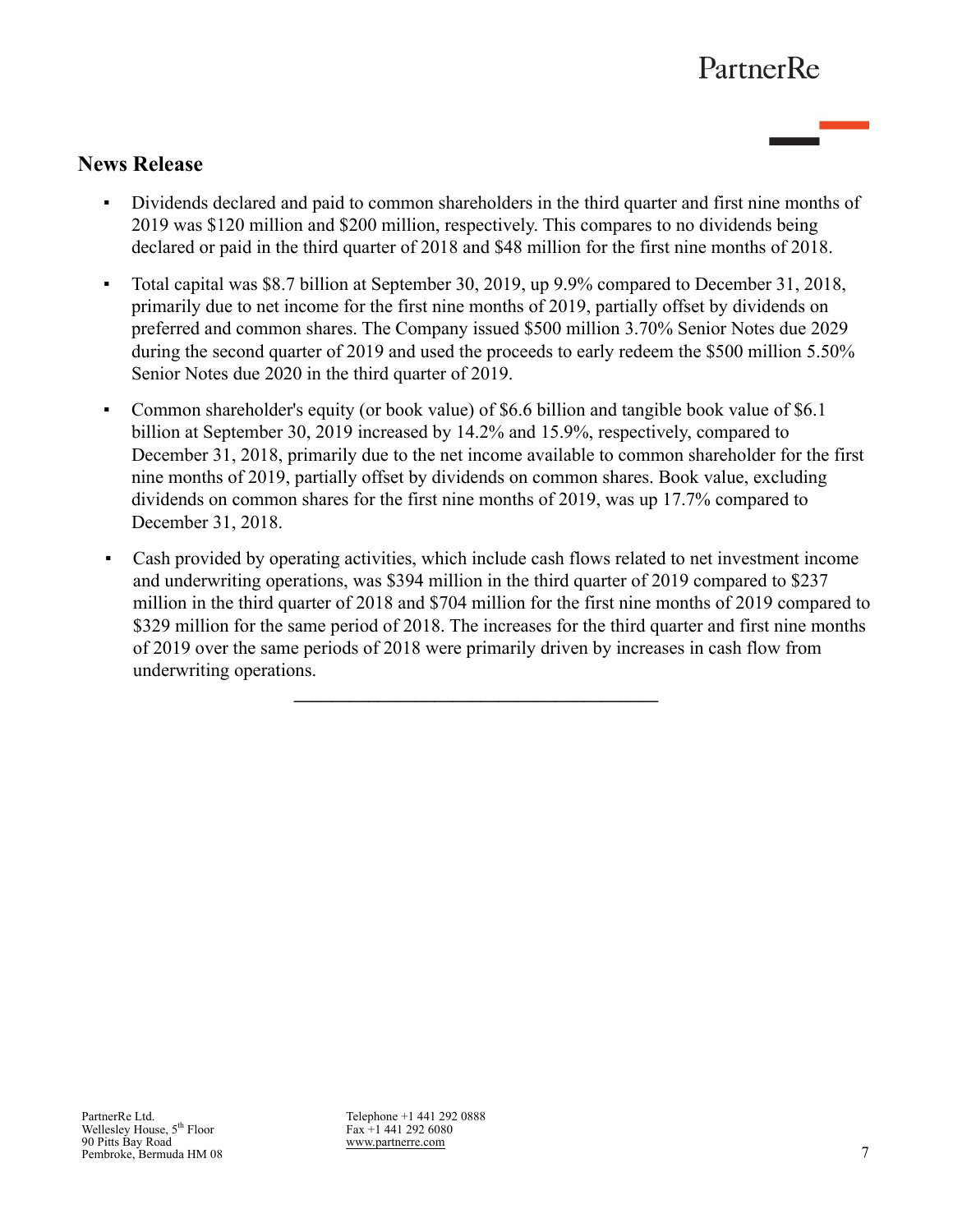## **News Release**

**PartnerRe Ltd. is a leading global reinsurer that helps insurance companies reduce their earnings volatility, strengthen their capital and grow their businesses through reinsurance solutions. Risks are underwritten on a worldwide basis through the Company's three segments: P&C, Specialty, and Life and Health. For the year ended December 31, 2018, total revenues were \$5.6 billion. At September 30, 2019, total assets were \$24.9 billion, total capital was \$8.7 billion and total shareholders' equity was \$7.3 billion. PartnerRe maintains strong financial strength ratings as follows: A.M. Best A+ / Moody's A1 / Standard & Poor's A+.** 

*PartnerRe on the Internet:* [www.partnerre.com](http://www.partnerre.com)

*Please refer to the "Financial Information - Annual Reports" section of the Company's website for a copy of the Company's Annual Report on Form 20-F at:* [www.partnerre.com/financial-information/annual-reports/](http://www.partnerre.com/financial-information/annual-reports/)

**Forward-looking statements contained in this press release are based on the Company's assumptions and expectations concerning future events and financial performance and are made pursuant to the safe harbor provisions of the Private Securities Litigation Reform Act of 1995. Such statements are subject to significant business, economic and competitive risks and uncertainties that could cause actual results to differ materially from those reflected in the forward-looking statements. PartnerRe's forward-looking statements could be affected by numerous foreseeable and unforeseeable events and developments such as exposure to catastrophe or other large property and casualty losses, credit, interest, currency and other risks associated with the Company's investment portfolio, adequacy of reserves, levels and pricing of new and renewal business achieved, changes in accounting policies, risks associated with implementing business strategies, and other factors identified in the Company's reports filed or furnished with the Securities and Exchange Commission. In light of the significant uncertainties inherent in the forward-looking information contained herein, readers are cautioned not to place undue reliance on these forward-looking statements, which speak only as of the dates on which they are made. The Company disclaims any obligation to publicly update or revise any forward-looking information or statements.** 

**The Company's estimate for recent catastrophic losses is based on a preliminary analysis of the Company's exposures, the current assumption of total insured industry losses and preliminary information received from certain cedants to date. There is material uncertainty associated with the Company's loss estimates given the nature, magnitude and recency of these loss events and the limited claims information received to date. The ultimate loss therefore may differ materially from the current preliminary estimate.**

| <b>Contacts:</b> | PartnerRe Ltd.                   |
|------------------|----------------------------------|
|                  | $(441)$ 292-0888                 |
|                  | Investor Contact: Ryan Lipschutz |
|                  | Media Contact: Celia Powell      |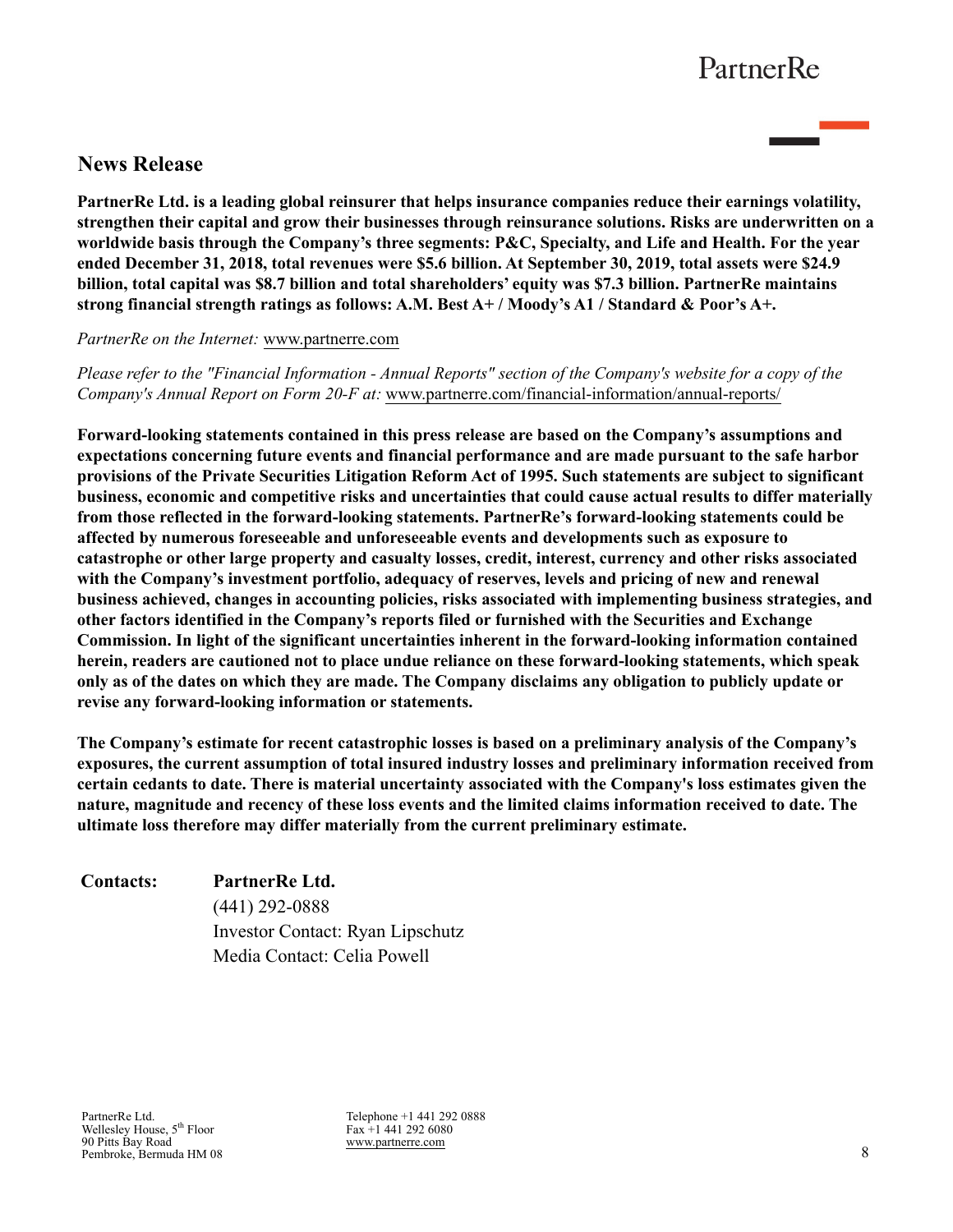## **PartnerRe Ltd. Consolidated Statements of Operations and Comprehensive Income (Loss) (1)**

(Expressed in thousands of U.S. dollars)

(Unaudited)

|                                                                                     | For the three months ended |                       |               |                       |                           |            | For the nine months ended |                       |  |  |  |
|-------------------------------------------------------------------------------------|----------------------------|-----------------------|---------------|-----------------------|---------------------------|------------|---------------------------|-----------------------|--|--|--|
|                                                                                     |                            | September 30,<br>2019 |               | September 30,<br>2018 | September 30,<br>2019     |            |                           | September 30,<br>2018 |  |  |  |
| <b>Revenues</b>                                                                     |                            |                       |               |                       |                           |            |                           |                       |  |  |  |
| Gross premiums written                                                              | $\mathbf{s}$               | 1,706,139             | $\mathbb{S}$  | 1,504,197             | -S                        | 5,732,283  | -S                        | 4,986,144             |  |  |  |
| Net premiums written                                                                | \$                         | 1,614,276             | $\mathbb{S}$  | 1,374,117             | $\boldsymbol{\mathsf{s}}$ | 5,397,235  | $\overline{\$}$           | 4,516,872             |  |  |  |
| Decrease (increase) in unearned premiums                                            |                            | 82,295                |               | 45,447                |                           | (607, 399) |                           | (438, 246)            |  |  |  |
| Net premiums earned                                                                 |                            | 1,696,571             |               | 1,419,564             |                           | 4,789,836  |                           | 4,078,626             |  |  |  |
| Net investment income                                                               |                            | 109,423               |               | 104,398               |                           | 340,318    |                           | 312,036               |  |  |  |
| Net realized and unrealized investment gains (losses)                               |                            | 113,594               |               | (41,323)              |                           | 764,522    |                           | (337, 492)            |  |  |  |
| Other income                                                                        |                            | 3,806                 |               | 7,225                 |                           | 11,376     |                           | 16,398                |  |  |  |
| <b>Total revenues</b>                                                               |                            | 1,923,394             |               | 1,489,864             |                           | 5,906,052  |                           | 4,069,568             |  |  |  |
| <b>Expenses</b>                                                                     |                            |                       |               |                       |                           |            |                           |                       |  |  |  |
| Losses and loss expenses                                                            |                            | 1,224,862             |               | 1,156,142             |                           | 3,429,349  |                           | 3,024,631             |  |  |  |
| Acquisition costs                                                                   |                            | 375,317               |               | 315,534               |                           | 1,059,474  |                           | 905,546               |  |  |  |
| Other expenses                                                                      |                            | 79,645                |               | 68,708                |                           | 254,668    |                           | 232,225               |  |  |  |
| Interest expense                                                                    |                            | 10,011                |               | 10,751                |                           | 31,857     |                           | 32,384                |  |  |  |
| Loss on redemption of debt <sup>(2)</sup>                                           |                            | 15,175                |               |                       |                           | 15,175     |                           |                       |  |  |  |
| Amortization of intangible assets                                                   |                            | 2,795                 |               | 5,922                 |                           | 8,505      |                           | 17,677                |  |  |  |
| Net foreign exchange (gains) losses                                                 |                            | (38, 834)             |               | 16,588                |                           | 8,308      |                           | (53,314)              |  |  |  |
| <b>Total expenses</b>                                                               |                            | 1,668,971             |               | 1,573,645             |                           | 4,807,336  |                           | 4,159,149             |  |  |  |
| Income (loss) before taxes and interest in earnings of equity method<br>investments |                            | 254,423               |               | (83,781)              |                           | 1,098,716  |                           | (89, 581)             |  |  |  |
| Income tax expense                                                                  |                            | 29,130                |               | 10,389                |                           | 103,639    |                           | 4,591                 |  |  |  |
| Interest in earnings of equity method investments                                   |                            | 2,455                 |               | 39                    |                           | 37,852     |                           | 28,213                |  |  |  |
| Net income (loss)                                                                   |                            | 227,748               |               | (94, 131)             |                           | 1,032,929  |                           | (65, 959)             |  |  |  |
| Preferred dividends                                                                 |                            | 11,604                |               | 11,604                |                           | 34,812     |                           | 34,812                |  |  |  |
| Net income (loss) available to common shareholder                                   | $\boldsymbol{\mathsf{S}}$  | 216,144               | $\mathcal{S}$ | $(105, 735)$ \$       |                           | 998,117    | $\mathcal{S}$             | (100, 771)            |  |  |  |
| Comprehensive income (loss)                                                         |                            |                       |               |                       |                           |            |                           |                       |  |  |  |
| Net income (loss)                                                                   | \$                         | 227,748               | $\mathcal{S}$ | $(94,131)$ \$         |                           | 1,032,929  | $\mathbb{S}$              | (65,959)              |  |  |  |
| Change in currency translation adjustment                                           |                            | (7, 871)              |               | 9,789                 |                           | 29,683     |                           | (32, 311)             |  |  |  |
| Change in net unrealized gains or losses on investments, net of tax                 |                            | (63)                  |               | (73)                  |                           | (1,965)    |                           | (220)                 |  |  |  |
| Change in unfunded pension obligation, net of tax                                   | 94                         |                       | (838)         |                       |                           | 45         |                           | (724)                 |  |  |  |
| <b>Comprehensive income (loss)</b>                                                  | $\boldsymbol{\mathsf{S}}$  | 219,908               | $\mathcal{S}$ | $(85,253)$ \$         |                           | 1,060,692  | $\sqrt{\ }$               | (99, 214)             |  |  |  |

*(1) The Company's common shares included in shareholders' equity are owned by EXOR Nederland N.V. and are no longer traded on the NYSE. As such, per share data is not meaningful to present.*

*(2) Loss on redemption of debt for the three and nine months ended September 31, 2019 of \$15 million relates to the redemption of the Company's 5.50% Senior Notes due 2020 at a make-whole redemption price, representing the present value of the remaining scheduled payments on the notes.*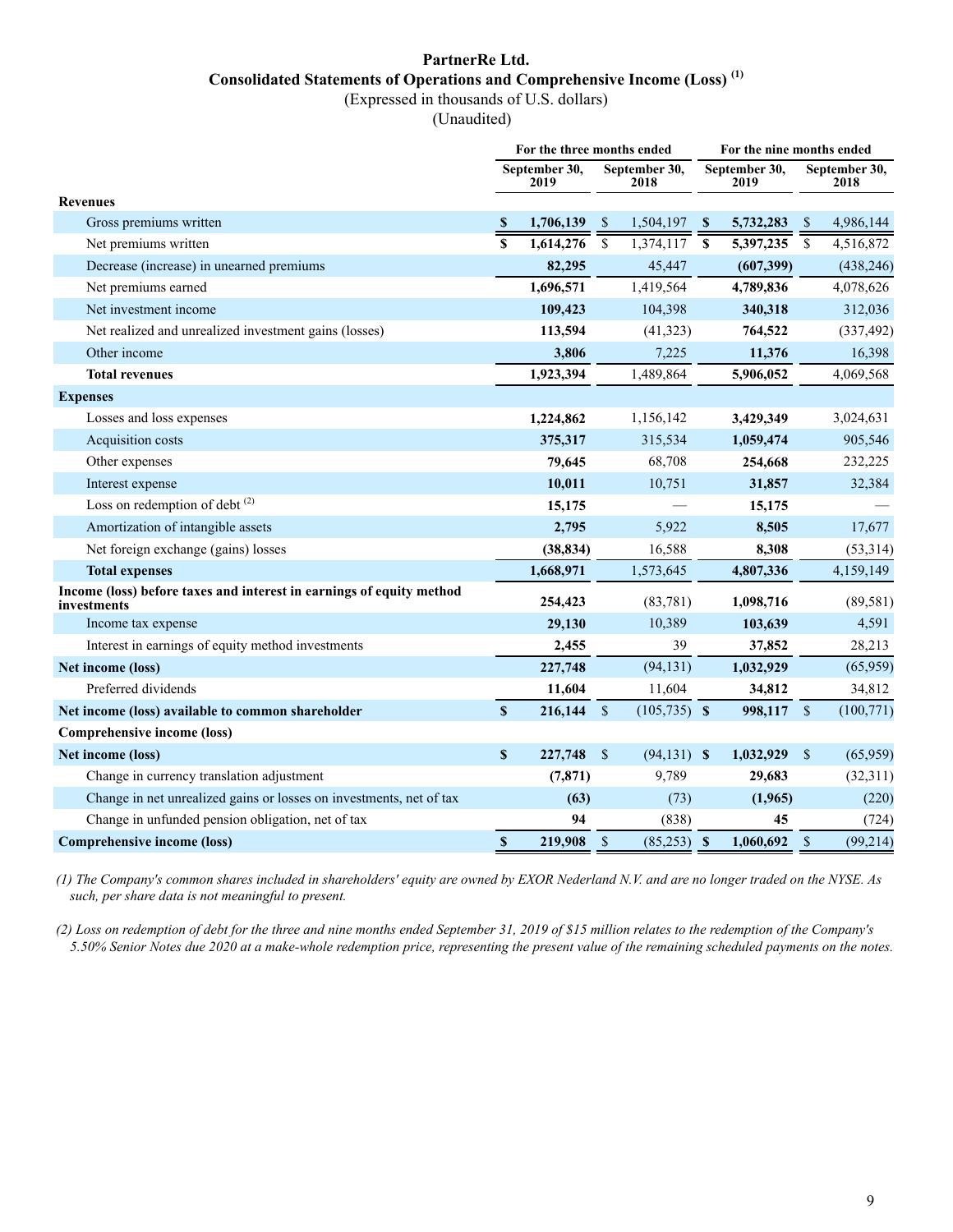### **PartnerRe Ltd. Consolidated Balance Sheets** (Expressed in thousands of U.S. dollars, except parenthetical share data)

(Unaudited)

|                                                                                                                           |                           | September 30, 2019 |               | December 31, 2018 |
|---------------------------------------------------------------------------------------------------------------------------|---------------------------|--------------------|---------------|-------------------|
| <b>Assets</b>                                                                                                             |                           |                    |               |                   |
| <b>Investments:</b>                                                                                                       |                           |                    |               |                   |
| Fixed maturities, at fair value                                                                                           | \$                        | 11,487,739         | \$            | 12,639,845        |
| Short-term investments, at fair value                                                                                     |                           | 592,724            |               | 493,726           |
| Equities, at fair value                                                                                                   |                           | 1,080,985          |               | 694,301           |
| Investments in real estate                                                                                                |                           | 70,226             |               | 72,573            |
| Other invested assets                                                                                                     |                           | 3,027,946          |               | 1,488,995         |
| <b>Total investments</b>                                                                                                  |                           | 16,259,620         |               | 15,389,440        |
| Cash and cash equivalents                                                                                                 |                           | 1,331,199          |               | 877,907           |
| Accrued investment income                                                                                                 |                           | 109,378            |               | 115,735           |
| Reinsurance balances receivable                                                                                           |                           | 3,502,647          |               | 2,976,644         |
| Reinsurance recoverable on paid and unpaid losses                                                                         |                           | 962,168            |               | 940,291           |
| Funds held by reinsured companies                                                                                         |                           | 781,366            |               | 829,695           |
| Deferred acquisition costs                                                                                                |                           | 874,444            |               | 743,046           |
| Deposit assets                                                                                                            |                           | 169,191            |               | 80,661            |
| Net tax assets                                                                                                            |                           | 127,295            |               | 157,690           |
| Goodwill                                                                                                                  |                           | 456,380            |               | 456,380           |
| Intangible assets                                                                                                         |                           | 120,466            |               | 128,899           |
| Other assets $^{(1)}$                                                                                                     |                           | 158,687            |               | 63,506            |
| <b>Total assets</b>                                                                                                       | $\boldsymbol{\mathsf{s}}$ | 24,852,841         | <b>S</b>      | 22,759,894        |
| <b>Liabilities</b>                                                                                                        |                           |                    |               |                   |
| Non-life reserves                                                                                                         | $\pmb{\mathbb{S}}$        | 9,910,360          | $\mathbf{\$}$ | 9,895,376         |
| Life and health reserves                                                                                                  |                           | 2,182,634          |               | 2,198,080         |
| Unearned premiums                                                                                                         |                           | 2,690,088          |               | 2,072,953         |
| Other reinsurance balances payable                                                                                        |                           | 489,613            |               | 281,744           |
| Deposit liabilities                                                                                                       |                           | 7,469              |               | 7,172             |
| Net tax liabilities                                                                                                       |                           | 137,475            |               | 101,525           |
| Accounts payable, accrued expenses and other (1)(2)                                                                       |                           | 714,004            |               | 266,524           |
| Debt related to senior notes                                                                                              |                           | 1,308,102          |               | 1,349,017         |
| Debt related to capital efficient notes                                                                                   |                           | 70.089             |               | 70,989            |
| <b>Total liabilities</b>                                                                                                  |                           | 17,509,834         |               | 16,243,380        |
| <b>Shareholders' Equity</b>                                                                                               |                           |                    |               |                   |
| Common shares (par value \$0.00000001; issued and outstanding: 100,000,000 shares)                                        |                           |                    |               |                   |
| Preferred shares (par value \$1.00; issued and outstanding: 28,169,062 shares; aggregate<br>liquidation value: \$704,227) |                           | 28,169             |               | 28,169            |
| Additional paid-in capital                                                                                                |                           | 2,396,530          |               | 2,396,530         |
| Accumulated other comprehensive loss                                                                                      |                           | (110, 871)         |               | (138, 634)        |
| Retained earnings                                                                                                         |                           | 5,029,179          |               | 4,230,449         |
| <b>Total shareholders' equity</b>                                                                                         |                           | 7,343,007          |               | 6,516,514         |
| Total liabilities and shareholders' equity                                                                                | $\mathbb S$               | 24,852,841         | <b>S</b>      | 22,759,894        |

*(1) Effective January 1, 2019, the Company adopted ASC 842, a new accounting standard for leases, which resulted in an increase of approximately \$80 million related to the recognition of operating lease right-of-use assets in Other assets and operating lease liabilities in Accounts payable, accrued expenses, and other at September 30, 2019.*

*(2) Includes payables for securities purchased of \$432 million as at September 30, 2019 compared to \$80 million as at December 31, 2018.*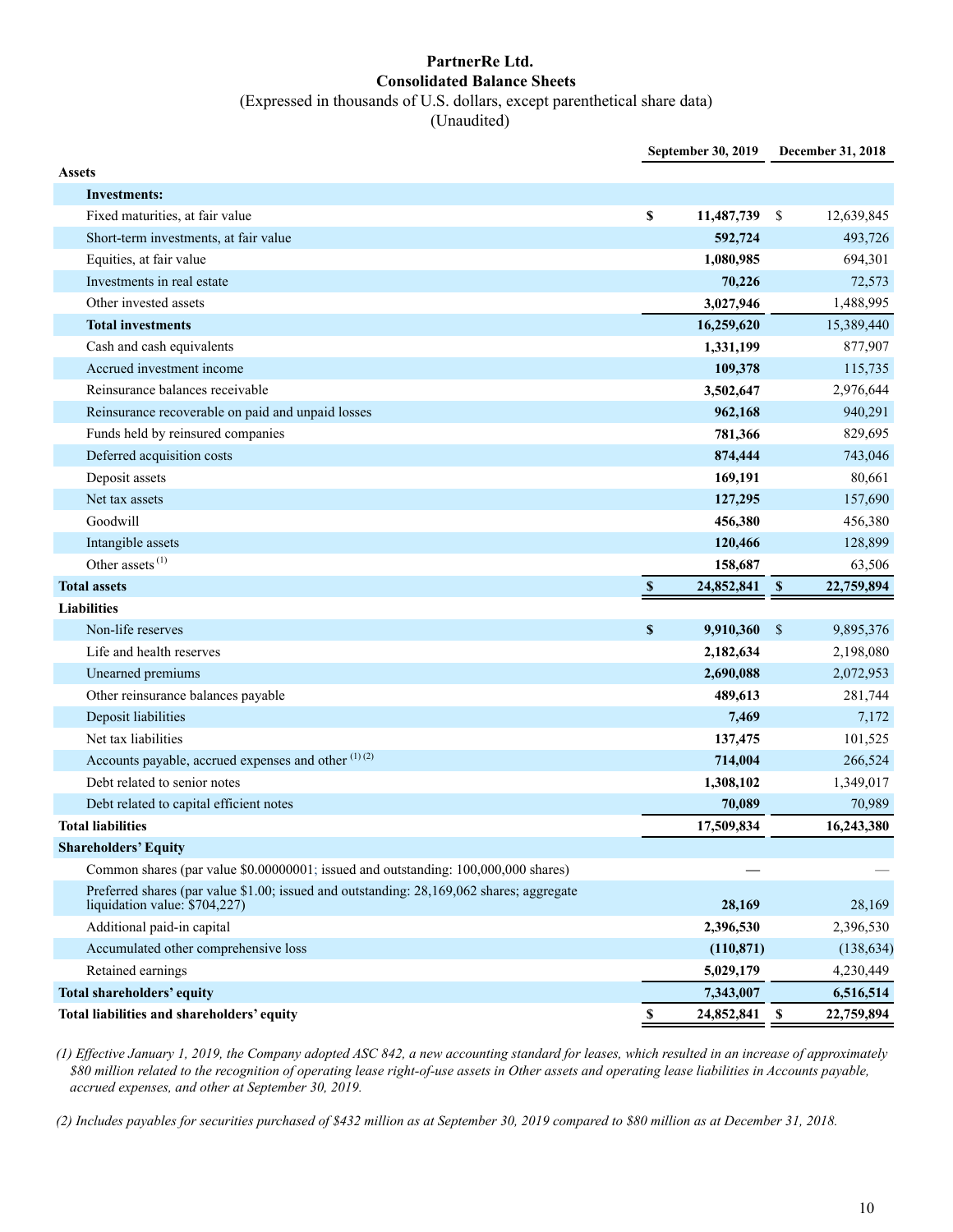### **PartnerRe Ltd. Condensed Consolidated Statements of Cash Flows** (Expressed in thousands of U.S. dollars) (Unaudited)

|                                                     | For the three months ended |                           | For the nine months ended |                           |  |                           |  |  |
|-----------------------------------------------------|----------------------------|---------------------------|---------------------------|---------------------------|--|---------------------------|--|--|
|                                                     | <b>September 30, 2019</b>  | <b>September 30, 2018</b> |                           | <b>September 30, 2019</b> |  | <b>September 30, 2018</b> |  |  |
| Net cash provided by operating activities           | 394,452                    | 237,228                   | <b>S</b>                  | 703,683                   |  | 328,582                   |  |  |
| Net cash (used in) provided by investing activities | (598, 121)                 | (280, 274)                |                           | 11,439                    |  | (1, 164, 179)             |  |  |
| Net cash used in financing activities               | (649,890)                  | (11,604)                  |                           | (256, 264)                |  | (82, 647)                 |  |  |
| Effect of foreign exchange rate changes on cash     | (9, 429)                   | (4,125)                   |                           | (5,566)                   |  | 20,712                    |  |  |
| (Decrease) increase in cash and cash equivalents    | (862,988)                  | (58, 775)                 |                           | 453,292                   |  | (897, 532)                |  |  |
| Cash and cash equivalents - beginning of period     | 2,194,187                  | 933,255                   |                           | 877,907                   |  | 1,772,012                 |  |  |
| Cash and cash equivalents - end of period           | 1,331,199                  | 874,480                   |                           | 1,331,199                 |  | 874,480                   |  |  |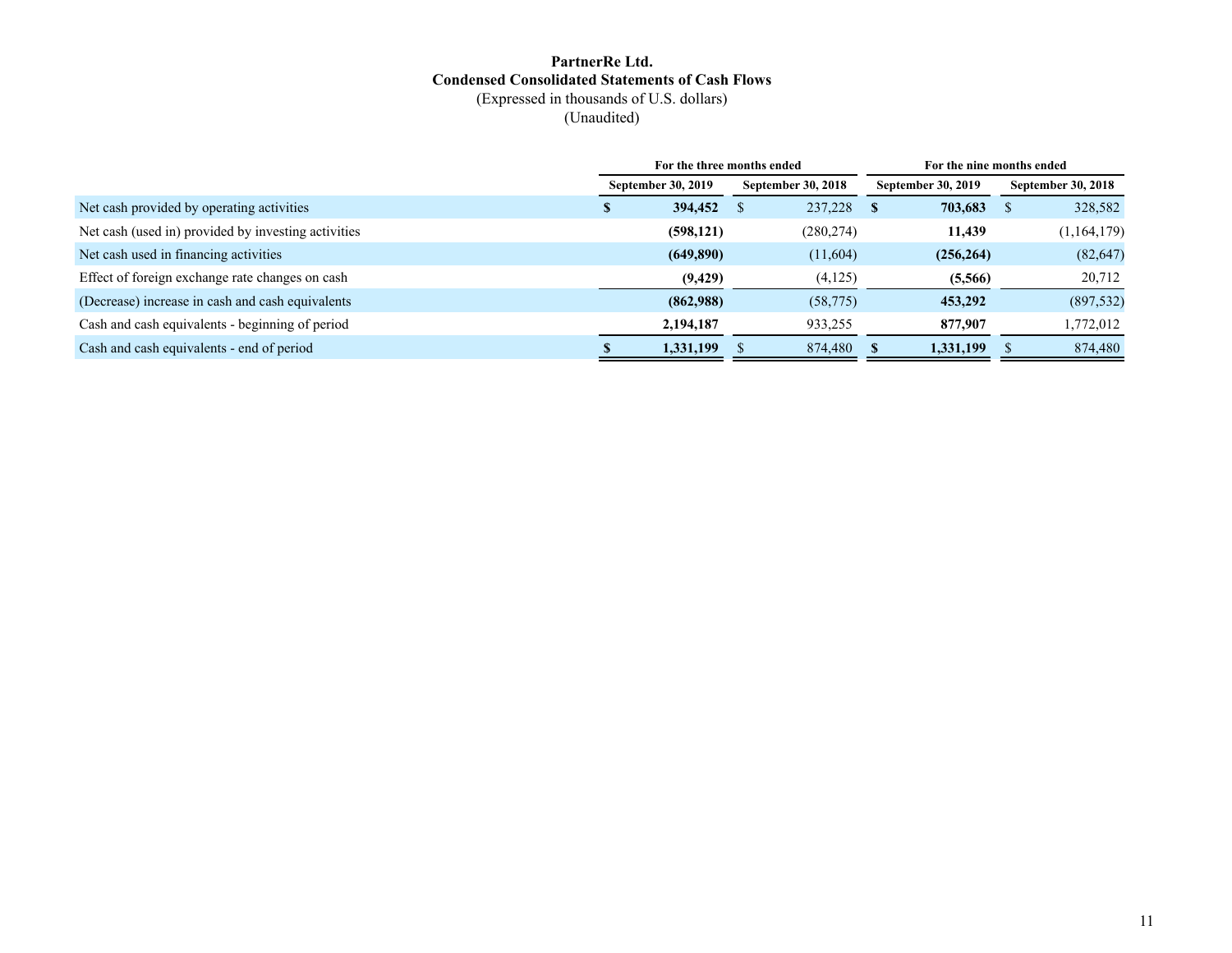### **PartnerRe Ltd. Segment Information** (Expressed in millions of U.S. dollars, except percentages)

(Unaudited)

|                                                   | For the three months ended September 30, 2019<br>Life |                |              |                             |                  |                          |              |                       |                        |                   |               |                         |  |  |
|---------------------------------------------------|-------------------------------------------------------|----------------|--------------|-----------------------------|------------------|--------------------------|--------------|-----------------------|------------------------|-------------------|---------------|-------------------------|--|--|
|                                                   |                                                       | P&C<br>segment |              | <b>Specialty</b><br>segment |                  | <b>Total</b><br>Non-life |              | and Health<br>segment | Corporate<br>and Other |                   |               | <b>Total</b>            |  |  |
| Gross premiums written                            | $\mathcal{S}$                                         | 799            | $\mathbb{S}$ | 552                         | $\mathbb{S}$     | 1,351                    | $\mathbb{S}$ | 355                   | $\mathbb{S}$           |                   | $\mathcal{S}$ | 1,706                   |  |  |
| Net premiums written                              | \$                                                    | 709            | \$.          | 554                         | S                | 1,263                    | \$.          | 352                   | \$                     |                   | <sup>\$</sup> | 1,615                   |  |  |
| Decrease (increase) in unearned premiums          |                                                       | 101            |              | (23)                        |                  | 78                       |              | $\overline{4}$        |                        |                   |               | 82                      |  |  |
| Net premiums earned                               | $\mathbf S$                                           | 810            | S.           | 531                         | \$               | 1,341                    | \$           | 356                   | $\mathbf S$            |                   | \$            | 1,697                   |  |  |
| Losses and loss expenses                          |                                                       | (584)          |              | (340)                       |                  | (924)                    |              | (301)                 |                        |                   |               | (1,225)                 |  |  |
| Acquisition costs                                 |                                                       | (203)          |              | (141)                       |                  | (344)                    |              | (31)                  |                        |                   |               | (375)                   |  |  |
| <b>Technical result</b>                           | $\mathbf{s}$                                          | 23             | $\mathbf{s}$ | 50                          | $\mathbf{s}$     | 73                       | S            | 24                    | $\mathbf{s}$           | $\qquad \qquad -$ | $\mathbf{s}$  | 97                      |  |  |
| Other income                                      |                                                       |                |              |                             |                  |                          |              | $\overline{4}$        |                        |                   |               | 4                       |  |  |
| Other expenses                                    |                                                       | (18)           |              | (6)                         |                  | (24)                     |              | (16)                  |                        | (40)              |               | (80)                    |  |  |
| <b>Underwriting result</b>                        | \$                                                    | 5              | <b>S</b>     | 44                          | $\boldsymbol{s}$ | 49                       | \$           | 12                    |                        | n/a               | $\mathbf{s}$  | 21                      |  |  |
| Net investment income                             |                                                       |                |              |                             |                  |                          |              | 19                    |                        | 90                |               | 109                     |  |  |
| <b>Allocated underwriting result</b>              |                                                       |                |              |                             |                  |                          | $\mathbf{s}$ | 31                    |                        | n/a               |               | n/a                     |  |  |
| Net realized and unrealized investment gains      |                                                       |                |              |                             |                  |                          |              |                       |                        | 114               |               | 114                     |  |  |
| Interest expense                                  |                                                       |                |              |                             |                  |                          |              |                       |                        | (10)              |               | (10)                    |  |  |
| Loss on redemption of debt                        |                                                       |                |              |                             |                  |                          |              |                       |                        | (15)              |               | (15)                    |  |  |
| Amortization of intangible assets                 |                                                       |                |              |                             |                  |                          |              |                       |                        | (3)               |               | (3)                     |  |  |
| Net foreign exchange gains                        |                                                       |                |              |                             |                  |                          |              |                       |                        | 39                |               | 39                      |  |  |
| Income tax expense                                |                                                       |                |              |                             |                  |                          |              |                       |                        | (29)              |               | (29)                    |  |  |
| Interest in earnings of equity method investments |                                                       |                |              |                             |                  |                          |              |                       |                        | $\overline{2}$    |               | $\overline{\mathbf{c}}$ |  |  |
| <b>Net income</b>                                 |                                                       |                |              |                             |                  |                          |              |                       |                        | n/a               |               | 228                     |  |  |
| Loss ratio <sup>(1)</sup>                         |                                                       | 72.1%          |              | 64.0%                       |                  | 68.9%                    |              |                       |                        |                   |               |                         |  |  |
| Acquisition ratio <sup>(2)</sup>                  |                                                       | 25.1           |              | 26.6                        |                  | 25.7                     |              |                       |                        |                   |               |                         |  |  |
| Technical ratio $(3)$                             |                                                       | 97.2%          |              | 90.6%                       |                  | 94.6%                    |              |                       |                        |                   |               |                         |  |  |
| Other expense ratio <sup>(4)</sup>                |                                                       | 2.2            |              | 1.1                         |                  | 1.8                      |              |                       |                        |                   |               |                         |  |  |
| Combined ratio <sup>(5)</sup>                     |                                                       | 99.4%          |              | 91.7%                       |                  | 96.4%                    |              |                       |                        |                   |               |                         |  |  |

#### **For the three months ended September 30, 2018**

|                                               | P&C<br><b>Total</b><br><b>Specialty</b><br>Non-life<br>segment<br>segment |        | Life<br>Corporate<br>and Health<br>and Other<br>segment |       |              |        | <b>Total</b>  |                |               |                          |               |                |
|-----------------------------------------------|---------------------------------------------------------------------------|--------|---------------------------------------------------------|-------|--------------|--------|---------------|----------------|---------------|--------------------------|---------------|----------------|
| Gross premiums written                        | \$                                                                        | 729    | \$                                                      | 475   | S            | 1,204  | \$            | 300            | \$            | $\overline{\phantom{0}}$ | \$            | 1,504          |
| Net premiums written                          | \$                                                                        | 635    | \$                                                      | 442   |              | 1,077  | \$            | 297            | <sup>\$</sup> |                          | <sup>\$</sup> | 1,374          |
| Decrease in unearned premiums                 |                                                                           | 36     |                                                         | 4     |              | 40     |               | 5              |               |                          |               | 45             |
| Net premiums earned                           | $\mathbb{S}$                                                              | 671    | $\mathbb{S}$                                            | 446   | $\mathbf{s}$ | 1,117  | $\mathbb{S}$  | 302            | $\mathbf S$   | $\overline{\phantom{0}}$ | $\mathbb{S}$  | 1,419          |
| Losses and loss expenses                      |                                                                           | (590)  |                                                         | (304) |              | (894)  |               | (262)          |               |                          |               | (1, 156)       |
| Acquisition costs                             |                                                                           | (162)  |                                                         | (123) |              | (285)  |               | (30)           |               |                          |               | (315)          |
| <b>Technical result</b>                       | \$                                                                        | (81)   | \$                                                      | 19    | \$           | (62)   | <sup>\$</sup> | 10             | <sup>\$</sup> |                          | <sup>S</sup>  | (52)           |
| Other income                                  |                                                                           |        |                                                         |       |              |        |               | 3              |               | $\overline{4}$           |               | $\overline{7}$ |
| Other expenses                                |                                                                           | (18)   |                                                         | (7)   |              | (25)   |               | (11)           |               | (33)                     |               | (69)           |
| <b>Underwriting result</b>                    | S                                                                         | (99)   | $\mathbf{s}$                                            | 12    | $\mathbf{s}$ | (87)   | $\mathbf{s}$  | $\overline{2}$ |               | n/a                      | <b>S</b>      | (114)          |
| Net investment income                         |                                                                           |        |                                                         |       |              |        |               | 16             |               | 88                       |               | 104            |
| <b>Allocated underwriting result</b>          |                                                                           |        |                                                         |       |              |        | S             | 18             |               | n/a                      |               | n/a            |
| Net realized and unrealized investment losses |                                                                           |        |                                                         |       |              |        |               |                |               | (41)                     |               | (41)           |
| Interest expense                              |                                                                           |        |                                                         |       |              |        |               |                |               | (11)                     |               | (11)           |
| Amortization of intangible assets             |                                                                           |        |                                                         |       |              |        |               |                |               | (6)                      |               | (6)            |
| Net foreign exchange losses                   |                                                                           |        |                                                         |       |              |        |               |                |               | (16)                     |               | (16)           |
| Income tax expense                            |                                                                           |        |                                                         |       |              |        |               |                |               | (10)                     |               | (10)           |
| <b>Net loss</b>                               |                                                                           |        |                                                         |       |              |        |               |                |               | n/a                      | - 56          | (94)           |
| Loss ratio $(1)$                              |                                                                           | 87.9%  |                                                         | 68.0% |              | 80.0%  |               |                |               |                          |               |                |
| Acquisition ratio <sup>(2)</sup>              |                                                                           | 24.1   |                                                         | 27.8  |              | 25.6   |               |                |               |                          |               |                |
| Technical ratio <sup>(3)</sup>                |                                                                           | 112.0% |                                                         | 95.8% |              | 105.6% |               |                |               |                          |               |                |
| Other expense ratio <sup>(4)</sup>            |                                                                           | 2.7    |                                                         | 1.6   |              | 2.2    |               |                |               |                          |               |                |
| Combined ratio $(5)$                          |                                                                           | 114.7% |                                                         | 97.4% |              | 107.8% |               |                |               |                          |               |                |

*(1)Loss ratio is obtained by dividing losses and loss expenses by net premiums earned.* 

*(2)Acquisition ratio is obtained by dividing acquisition costs by net premiums earned.* 

*(3)Technical ratio is defined as the sum of the loss ratio and the acquisition ratio.* 

*(4)Other expense ratio is obtained by dividing other expenses by net premiums earned.* 

*(5)Combined ratio is defined as the sum of the technical ratio and the other expense ratio.*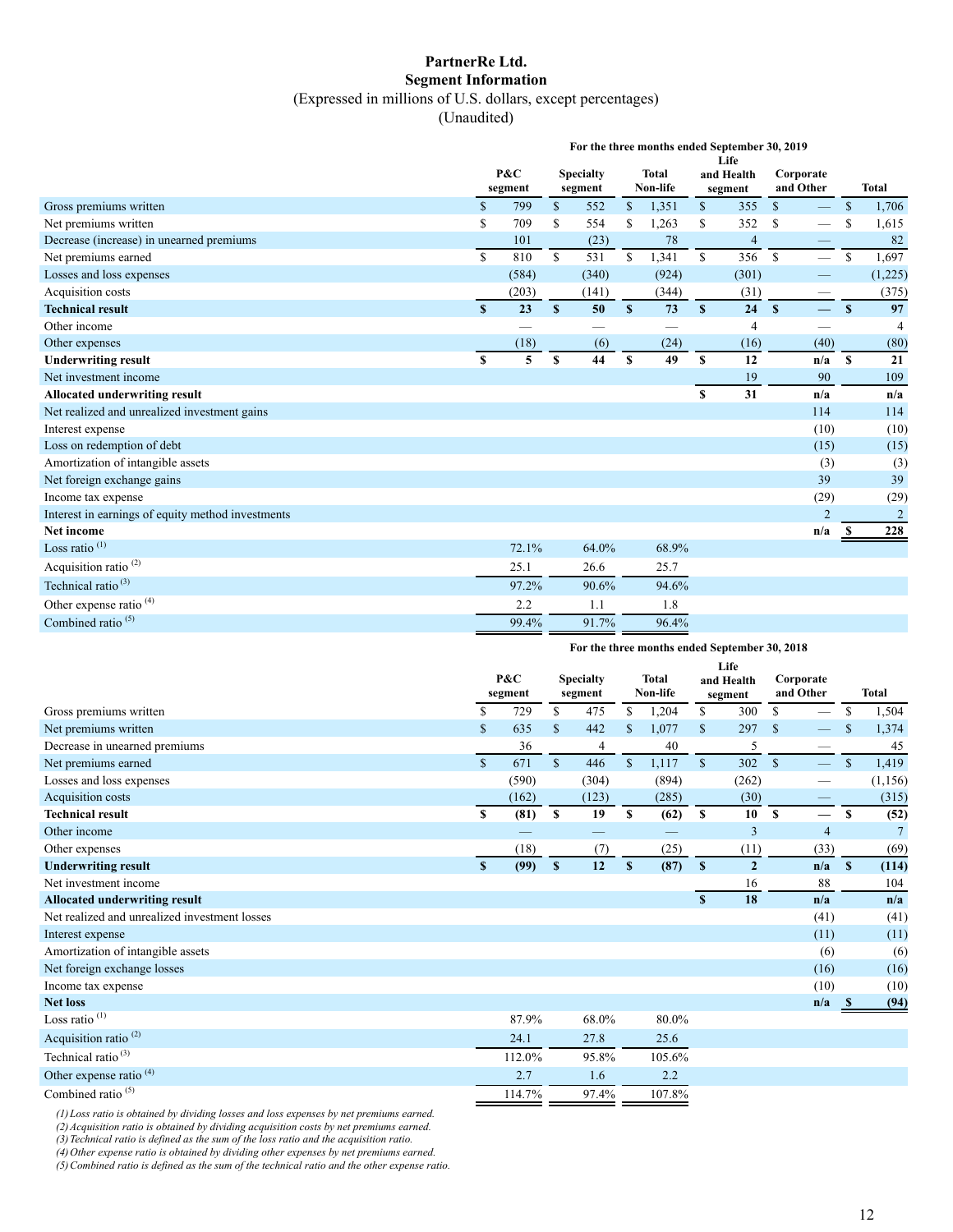## **PartnerRe Ltd. Segment Information**  (Expressed in millions of U.S. dollars, except percentages)

(Unaudited)

**For the nine months ended September 30, 2019**

|                                                   |             | P&C<br>segment |              | <b>Specialty</b><br>segment |               | <b>Total</b><br>Non-life |              | Life<br>and Health<br>segment |               | Corporate<br>and Other |               | <b>Total</b> |
|---------------------------------------------------|-------------|----------------|--------------|-----------------------------|---------------|--------------------------|--------------|-------------------------------|---------------|------------------------|---------------|--------------|
| Gross premiums written                            | $\mathbf S$ | 2,933          | $\mathbb{S}$ | 1,690                       | $\mathbb{S}$  | 4,623                    | $\mathbb{S}$ | 1,109                         | $\mathbb{S}$  |                        | \$            | 5,732        |
| Net premiums written                              | Ŝ           | 2,671          | \$           | 1,633                       | S             | 4,304                    | \$           | 1,093                         | <sup>\$</sup> |                        | S             | 5,397        |
| Increase in unearned premiums                     |             | (444)          |              | (155)                       |               | (599)                    |              | (8)                           |               |                        |               | (607)        |
| Net premiums earned                               | \$          | 2,227          | \$           | 1,478                       | <sup>\$</sup> | 3,705                    | \$           | 1,085                         | $\mathbf S$   |                        | $\mathcal{S}$ | 4,790        |
| Losses and loss expenses                          |             | (1, 421)       |              | (1,094)                     |               | (2,515)                  |              | (914)                         |               |                        |               | (3, 429)     |
| Acquisition costs                                 |             | (559)          |              | (387)                       |               | (946)                    |              | (113)                         |               |                        |               | (1,059)      |
| <b>Technical result</b>                           | S           | 247            | $\mathbf{s}$ | (3)                         | $\mathbf{s}$  | 244                      | $\mathbf{s}$ | 58                            | $\mathbf{s}$  | $\qquad \qquad -$      | $\mathbf{s}$  | 302          |
| Other income                                      |             |                |              |                             |               |                          |              | 9                             |               | $\overline{2}$         |               | 11           |
| Other expenses                                    |             | (56)           |              | (20)                        |               | (76)                     |              | (45)                          |               | (134)                  |               | (255)        |
| <b>Underwriting result</b>                        | \$          | 191            | \$           | (23)                        | \$            | 168                      | $\mathbf S$  | 22                            |               | n/a                    | $\mathbf{s}$  | 58           |
| Net investment income                             |             |                |              |                             |               |                          |              | 53                            |               | 287                    |               | 340          |
| <b>Allocated underwriting result</b>              |             |                |              |                             |               |                          | S            | 75                            |               | n/a                    |               | n/a          |
| Net realized and unrealized investment gains      |             |                |              |                             |               |                          |              |                               |               | 765                    |               | 765          |
| Interest expense                                  |             |                |              |                             |               |                          |              |                               |               | (32)                   |               | (32)         |
| Loss on redemption of debt                        |             |                |              |                             |               |                          |              |                               |               | (15)                   |               | (15)         |
| Amortization of intangible assets                 |             |                |              |                             |               |                          |              |                               |               | (9)                    |               | (9)          |
| Net foreign exchange losses                       |             |                |              |                             |               |                          |              |                               |               | (8)                    |               | (8)          |
| Income tax expense                                |             |                |              |                             |               |                          |              |                               |               | (104)                  |               | (104)        |
| Interest in earnings of equity method investments |             |                |              |                             |               |                          |              |                               |               | 38                     |               | 38           |
| <b>Net income</b>                                 |             |                |              |                             |               |                          |              |                               |               | n/a                    |               | 1,033        |
| Loss ratio                                        |             | 63.8%          |              | 74.0%                       |               | 67.9%                    |              |                               |               |                        |               |              |
| Acquisition ratio                                 |             | 25.1           |              | 26.2                        |               | 25.5                     |              |                               |               |                        |               |              |
| Technical ratio                                   |             | 88.9%          |              | 100.2%                      |               | 93.4%                    |              |                               |               |                        |               |              |
| Other expense ratio                               |             | 2.5            |              | 1.4                         |               | 2.1                      |              |                               |               |                        |               |              |
| Combined ratio                                    |             | 91.4%          |              | 101.6%                      |               | 95.5%                    |              |                               |               |                        |               |              |

#### **For the nine months ended September 30, 2018**

|                                                   | Life<br>and Health<br>P&C<br><b>Total</b><br><b>Specialty</b><br>Non-life<br>segment<br>segment<br>segment |          |              | Corporate<br>and Other |               | <b>Total</b> |              |       |               |                          |               |         |
|---------------------------------------------------|------------------------------------------------------------------------------------------------------------|----------|--------------|------------------------|---------------|--------------|--------------|-------|---------------|--------------------------|---------------|---------|
| Gross premiums written                            | \$                                                                                                         | 2,465    | \$           | 1,606                  | \$            | 4,071        | \$           | 915   | S             |                          | \$            | 4,986   |
| Net premiums written                              |                                                                                                            | 2,179    | $\mathbb{S}$ | 1,438                  | <sup>\$</sup> | 3,617        | \$           | 900   | <sup>\$</sup> |                          |               | 4,517   |
| Increase in unearned premiums                     |                                                                                                            | (332)    |              | (102)                  |               | (434)        |              | (4)   |               | -                        |               | (438)   |
| Net premiums earned                               | $\mathbb{S}$                                                                                               | 1,847    | $\mathbb{S}$ | 1,336                  | $\mathcal{S}$ | 3,183        | $\mathbb{S}$ | 896   | $\mathbf S$   |                          | $\mathcal{S}$ | 4,079   |
| Losses and loss expenses                          |                                                                                                            | (1, 428) |              | (837)                  |               | (2,265)      |              | (760) |               |                          |               | (3,025) |
| Acquisition costs                                 |                                                                                                            | (441)    |              | (376)                  |               | (817)        |              | (89)  |               |                          |               | (906)   |
| <b>Technical result</b>                           | S                                                                                                          | (22)     | \$           | 123                    | <sup>\$</sup> | 101          | S.           | 47    | $\mathbf{s}$  | $\overline{\phantom{0}}$ | $\mathbf{s}$  | 148     |
| Other income                                      |                                                                                                            |          |              |                        |               |              |              | 10    |               | 6                        |               | 16      |
| Other expenses                                    |                                                                                                            | (59)     |              | (22)                   |               | (81)         |              | (36)  |               | (115)                    |               | (232)   |
| <b>Underwriting result</b>                        | $\mathbf{s}$                                                                                               | (81)     | $\mathbf{s}$ | 101                    | $\mathbf{s}$  | 20           | $\mathbf{s}$ | 21    |               | n/a                      | <b>S</b>      | (68)    |
| Net investment income                             |                                                                                                            |          |              |                        |               |              |              | 48    |               | 264                      |               | 312     |
| <b>Allocated underwriting result</b>              |                                                                                                            |          |              |                        |               |              | S            | 69    |               | n/a                      |               | n/a     |
| Net realized and unrealized investment losses     |                                                                                                            |          |              |                        |               |              |              |       |               | (337)                    |               | (337)   |
| Interest expense                                  |                                                                                                            |          |              |                        |               |              |              |       |               | (32)                     |               | (32)    |
| Amortization of intangible assets                 |                                                                                                            |          |              |                        |               |              |              |       |               | (18)                     |               | (18)    |
| Net foreign exchange gains                        |                                                                                                            |          |              |                        |               |              |              |       |               | 53                       |               | 53      |
| Income tax expense                                |                                                                                                            |          |              |                        |               |              |              |       |               | (4)                      |               | (4)     |
| Interest in earnings of equity method investments |                                                                                                            |          |              |                        |               |              |              |       |               | 28                       |               | 28      |
| <b>Net loss</b>                                   |                                                                                                            |          |              |                        |               |              |              |       |               | n/a                      | -S            | (66)    |
| Loss ratio                                        |                                                                                                            | 77.4%    |              | 62.6%                  |               | 71.2%        |              |       |               |                          |               |         |
| Acquisition ratio                                 |                                                                                                            | 23.8     |              | 28.2                   |               | 25.7         |              |       |               |                          |               |         |
| Technical ratio                                   |                                                                                                            | 101.2%   |              | 90.8%                  |               | 96.9%        |              |       |               |                          |               |         |
| Other expense ratio                               |                                                                                                            | 3.2      |              | 1.6                    |               | 2.5          |              |       |               |                          |               |         |
| Combined ratio                                    |                                                                                                            | 104.4%   |              | 92.4%                  |               | 99.4%        |              |       |               |                          |               |         |
|                                                   |                                                                                                            |          |              |                        |               |              |              |       |               |                          |               |         |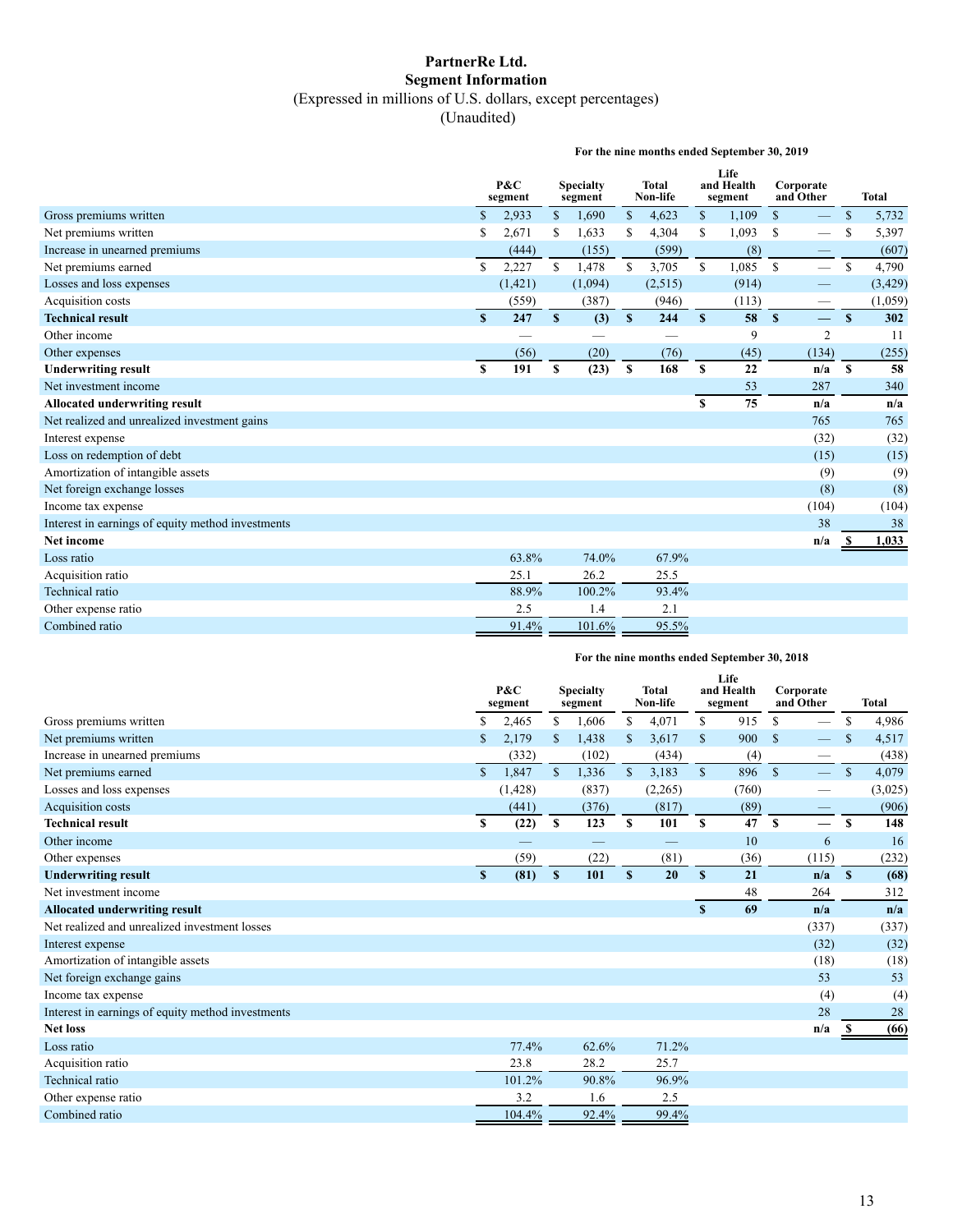### **PartnerRe Ltd. Investment Portfolio** (Expressed in thousands of U.S. dollars, except percentages) (Unaudited)

|                                                                                     |               | <b>September 30, 2019</b> |                                   | December 31, 2018          |                      |
|-------------------------------------------------------------------------------------|---------------|---------------------------|-----------------------------------|----------------------------|----------------------|
| <b>Investments:</b>                                                                 |               |                           |                                   |                            |                      |
| <b>Fixed maturities</b>                                                             |               |                           |                                   |                            |                      |
| U.S. government                                                                     | \$            | 1,113,907                 | $7\%$                             | -S<br>2,343,278            | 15%                  |
| U.S. government sponsored enterprises                                               |               | 777,968                   | 5                                 | 1,730                      |                      |
| U.S. states, territories and municipalities                                         |               | 152,886                   |                                   | 134,593                    | $\overline{1}$       |
| Non-U.S. sovereign government, supranational and government related                 |               | 3,326,223                 | 20                                | 2,158,642                  | 14                   |
| Corporate bonds                                                                     |               | 3,047,768                 | 19                                | 5,611,678                  | 36                   |
| Mortgage/asset-backed securities                                                    |               | 3,068,987                 | 19                                | 2,389,924                  | 16                   |
| Total fixed maturities                                                              |               | 11,487,739                | 71                                | 12,639,845                 | 82                   |
| Short-term investments                                                              |               | 592,724                   | $\overline{4}$                    | 493,726                    | $\overline{3}$       |
| Equities                                                                            |               | 1,080,985                 | 6                                 | 694,301                    | 5                    |
| Investments in real estate                                                          |               | 70,226                    |                                   | 72,573                     |                      |
| Other invested assets <sup>(1)</sup>                                                |               | 3,027,946                 | 19                                | 1,488,995                  | 10                   |
| <b>Total investments</b>                                                            | $\mathbf{s}$  | 16,259,620                | 100%                              | $\mathbf{s}$<br>15,389,440 | 100%                 |
| Cash and cash equivalents                                                           |               | 1,331,199                 |                                   | 877,907                    |                      |
| Total investments and cash and cash equivalents                                     |               | 17,590,819                |                                   | 16,267,347                 |                      |
| <b>Maturity distribution:</b>                                                       |               |                           |                                   |                            |                      |
| One year or less                                                                    | \$            | 1,059,561                 | $9\%$ \$                          | 898,455                    | $7\%$                |
| More than one year through five years                                               |               | 4,563,469                 | 38                                | 5,821,125                  | 45                   |
| More than five years through ten years                                              |               | 2,725,469                 | 23                                | 3,203,473                  | 24                   |
| More than ten years                                                                 |               | 662,977                   | 5                                 | 820,594                    | 6                    |
| Subtotal                                                                            |               | 9,011,476                 | 75                                | 10,743,647                 | 82                   |
| Mortgage/asset-backed securities                                                    |               | 3,068,987                 | 25                                | 2,389,924                  | 18                   |
| Total fixed maturities and short-term investments                                   | $\mathbf{s}$  | 12,080,463                | 100%                              | $\mathbf{s}$<br>13,133,571 | 100%                 |
| Credit quality by market value (Total fixed maturities and short-term investments): |               |                           |                                   |                            |                      |
| <b>AAA</b>                                                                          | $\mathsf{\$}$ | 2,971,755                 | $25\%$ \$                         | 1,167,970                  | 9%                   |
| AA                                                                                  |               | 5,479,815                 | 45                                | 5,845,502                  | 44                   |
| A                                                                                   |               | 2,066,999                 | 17                                | 2,653,345                  | 20                   |
| <b>BBB</b>                                                                          |               | 1,125,104                 | 9                                 | 2,985,983                  | 23                   |
| Below Investment Grade/Unrated                                                      |               | 436,790                   | 4                                 | 480,771                    | $\overline{4}$       |
|                                                                                     |               | 12,080,463                | 100%                              | 13,133,571                 | 100%                 |
| Expected average duration                                                           |               |                           | $\frac{90\%}{3.0} \frac{\$}{Yrs}$ |                            | $\overline{3.9}$ Yrs |
| Average yield to maturity at market                                                 |               |                           | 2.7%                              |                            | $3.2\%$              |
| Average credit quality                                                              |               |                           | AA                                |                            | A                    |

*(1) Other invested assets at September 30, 2019 and December 31, 2018 include \$1.6 billion and \$0.4 billion, respectively, of U.S. bank loans managed under an externally managed mandate. The mandate primarily invests in U.S. floating rate, first lien, senior secured broadly syndicated loans with a focus on facility sizes greater than \$300 million. The weighted average credit rating as at September 30, 2019 was BB-/B+ with the single largest issuer being 2.1% of the Company's bank loan portfolio.*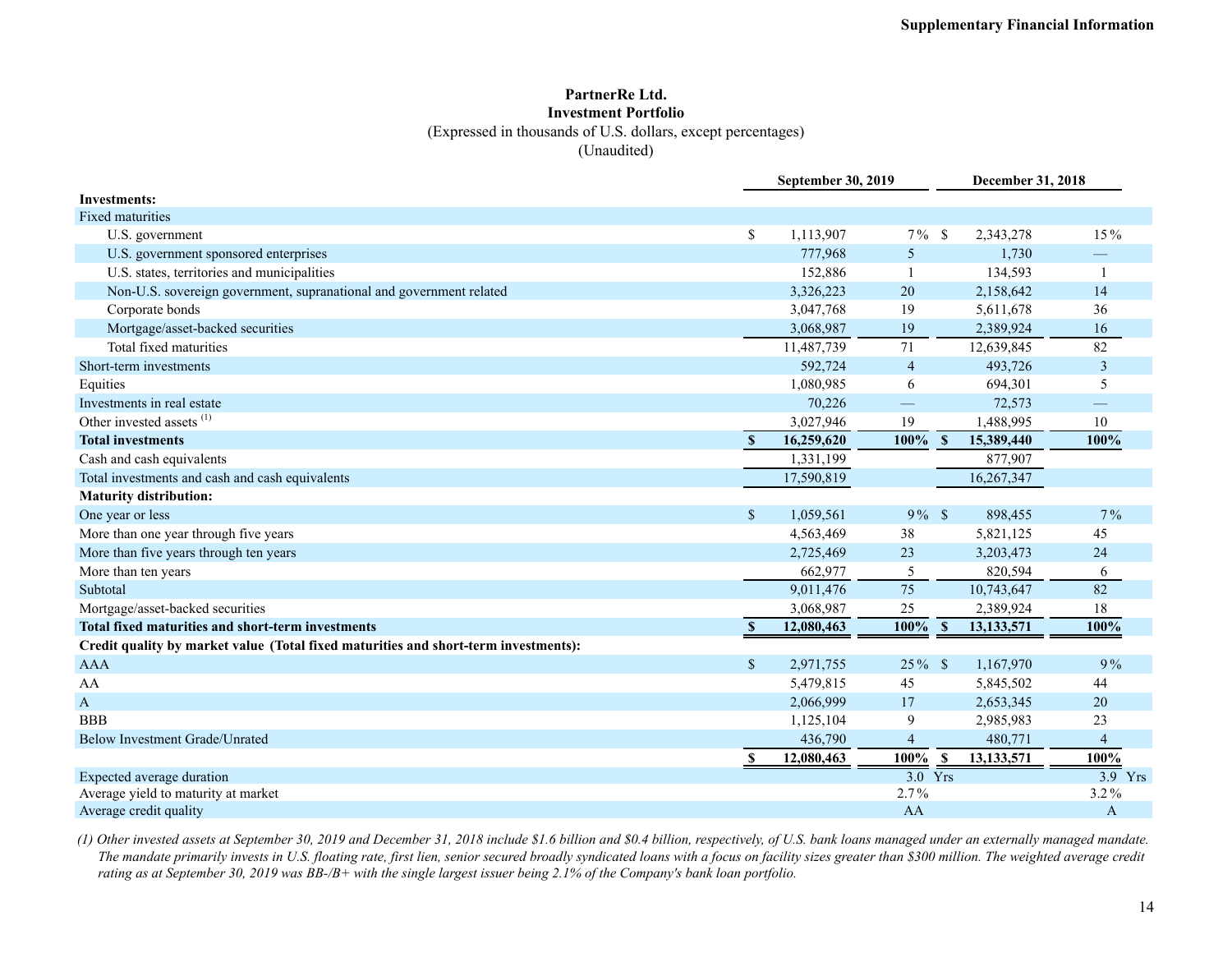## **PartnerRe Ltd. Distribution of Corporate Bonds**

(Expressed in thousands of U.S. dollars, except percentages)

(Unaudited)

#### **September 30, 2019**

|                                                    |               | <b>Fair Value</b> | Percentage of<br><b>Fair Value of</b><br><b>Corporate Bonds</b> | Percentage to<br><b>Invested Assets</b><br>and cash | Largest single issuer<br>as a percentage of<br><b>Invested Assets</b><br>and cash |                                               |              |              |
|----------------------------------------------------|---------------|-------------------|-----------------------------------------------------------------|-----------------------------------------------------|-----------------------------------------------------------------------------------|-----------------------------------------------|--------------|--------------|
| Distribution by sector - Corporate bonds           |               |                   |                                                                 |                                                     |                                                                                   |                                               |              |              |
| Financial                                          | $\mathbf S$   | 1,392,974         | 45.7%                                                           | 7.9%                                                | $0.6\%$                                                                           |                                               |              |              |
| Insurance                                          |               | 312,976           | 10.3                                                            | 1.8                                                 | 0.5                                                                               |                                               |              |              |
| Consumer, Non-cyclical                             |               | 292,197           | 9.6                                                             | 1.7                                                 | 0.4                                                                               |                                               |              |              |
| Consumer, Cyclical                                 |               | 277,368           | 9.1                                                             | 1.6                                                 | 0.6                                                                               |                                               |              |              |
| Energy                                             |               | 248,805           | 8.2                                                             | 1.4                                                 | 0.2                                                                               |                                               |              |              |
| Industrial                                         |               | 152,296           | 5.0                                                             | 0.9                                                 | 0.2                                                                               |                                               |              |              |
| Utilities                                          |               | 118,055           | 3.9                                                             | 0.7                                                 | 0.1                                                                               |                                               |              |              |
| Real estate and real estate investment trusts      |               | 99,197            | 3.3                                                             | 0.5                                                 | 0.1                                                                               |                                               |              |              |
| Communications                                     |               | 75,847            | 2.5                                                             | 0.4                                                 | 0.1                                                                               |                                               |              |              |
| <b>Basic Materials</b>                             |               | 31,827            | 1.0                                                             | 0.2                                                 | 0.1                                                                               |                                               |              |              |
| Technology                                         |               | 27,395            | 0.9                                                             | 0.2                                                 | 0.1                                                                               |                                               |              |              |
| Longevity and Mortality Bonds                      |               | 18,688            | 0.5                                                             | 0.1                                                 | 0.1                                                                               |                                               |              |              |
| Other                                              |               | 143               |                                                                 |                                                     |                                                                                   |                                               |              |              |
| <b>Total Corporate bonds</b>                       | <sup>\$</sup> | 3,047,768         | 100.0%                                                          | 17.4%                                               |                                                                                   |                                               |              |              |
| <b>Finance sector - Corporate bonds</b>            |               |                   |                                                                 |                                                     |                                                                                   |                                               |              |              |
| <b>Banks</b>                                       | $\mathbb{S}$  | 919.722           | 30.2%                                                           | $5.2\%$                                             |                                                                                   |                                               |              |              |
| Investment banking and brokerage                   |               | 251,873           | 8.3                                                             | 1.4                                                 |                                                                                   |                                               |              |              |
| Other                                              |               | 221,379           | 7.2                                                             | 1.3                                                 |                                                                                   |                                               |              |              |
| <b>Total finance sector - Corporate bonds</b>      |               | 1,392,974         | 45.7%                                                           | 7.9%                                                |                                                                                   |                                               |              |              |
|                                                    |               | <b>AAA</b>        | AA                                                              | A                                                   | <b>BBB</b>                                                                        | <b>Non-Investment</b><br><b>Grade/Unrated</b> |              | <b>Total</b> |
| Credit quality of finance sector - Corporate bonds |               |                   |                                                                 |                                                     |                                                                                   |                                               |              |              |
| <b>Banks</b>                                       | $\sqrt{\ }$   |                   | $\mathbb{S}$<br>123,026                                         | $\mathbb{S}$<br>406,544                             | $\mathbb{S}$<br>333,991                                                           | $\mathbb{S}$<br>56,161                        | $\mathbb{S}$ | 919,722      |
| Investment banking and brokerage                   |               |                   | 1,584                                                           | 59,384                                              | 188,047                                                                           | 2,858                                         |              | 251,873      |
| Other                                              |               | 1,157             | 91,499                                                          | 76,066                                              | 48,145                                                                            | 4,512                                         |              | 221,379      |
| <b>Total finance sector - Corporate bonds</b>      | <b>S</b>      | 1,157             | S.<br>216,109                                                   | 541,994<br><sup>\$</sup>                            | <sup>S</sup><br>570,183                                                           | $\mathbf{s}$<br>63,531                        |              | 1,392,974    |
| % of total                                         |               | 0.1%              | 15.5%                                                           | 38.9%                                               | 40.9%                                                                             | 4.6%                                          |              | 100.0%       |

*Concentration of investment risk - The top 10 Corporate bond issuers account for 28.6% of the Company's total corporate bonds. The single largest issuer accounts for 3.3% of the Company's total Corporate bonds and is included in the Consumer, cyclical sector above.*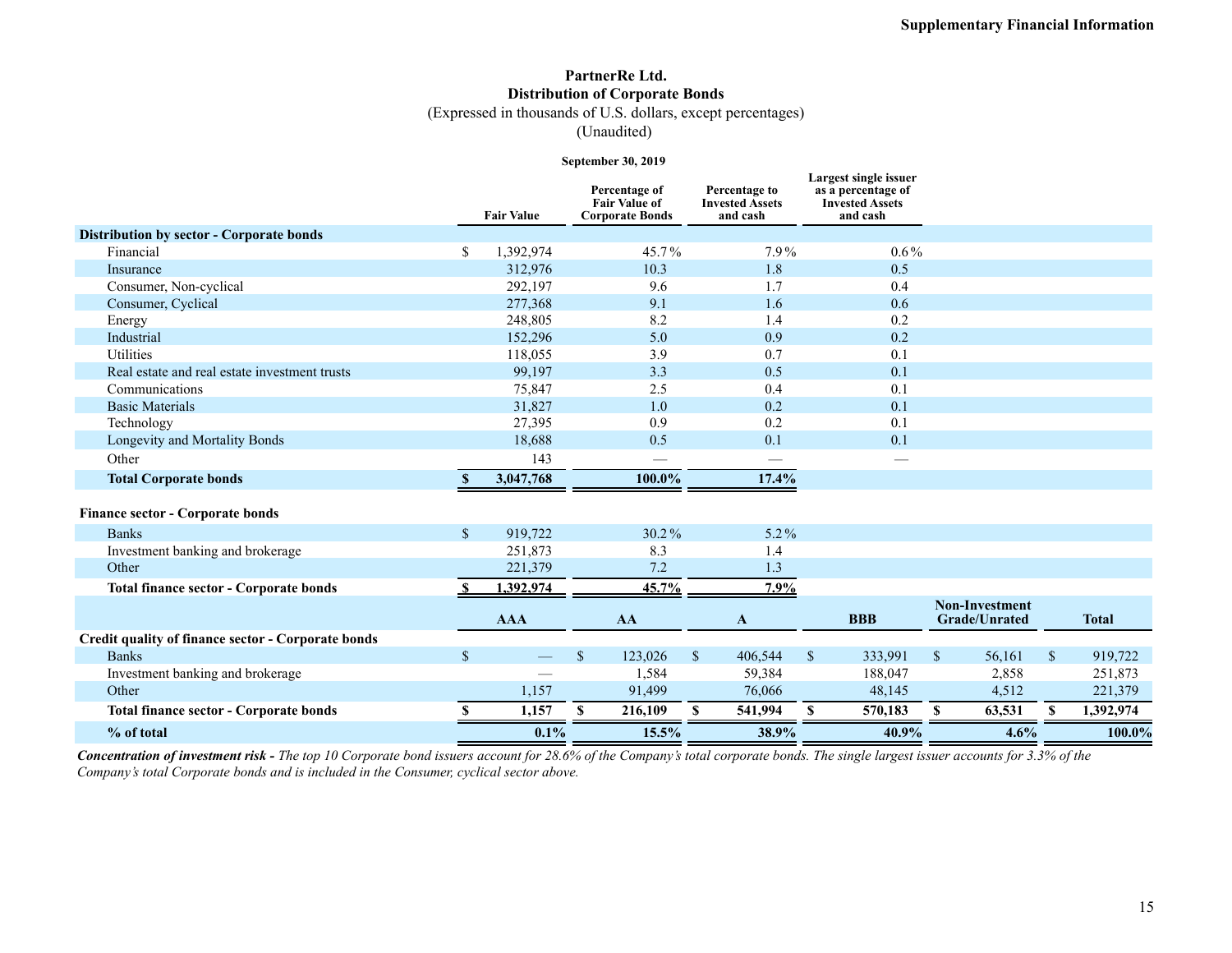### **PartnerRe Ltd. Composition of Net Investment Income and Net Realized and Unrealized Investment Gains** (Expressed in thousands of U.S. dollars, except percentages)

(Unaudited)

|                                                                                                   | For the three months ended |                    |               |                    |   | For the nine months ended |               |                    |  |  |  |  |
|---------------------------------------------------------------------------------------------------|----------------------------|--------------------|---------------|--------------------|---|---------------------------|---------------|--------------------|--|--|--|--|
|                                                                                                   |                            | September 30, 2019 |               | September 30, 2018 |   | September 30, 2019        |               | September 30, 2018 |  |  |  |  |
| <b>Fixed maturities</b>                                                                           | S.                         | 89,552             | <sup>S</sup>  | 93,517             | S | 298,059                   | <sup>\$</sup> | 282,915            |  |  |  |  |
| Short-term investments and cash and cash equivalents                                              |                            | 5,364              |               | 3,567              |   | 20,037                    |               | 9,335              |  |  |  |  |
| Equities, investments in real estate, funds held and other                                        |                            | 25,670             |               | 12,760             |   | 49,832                    |               | 39,293             |  |  |  |  |
| Investment expenses                                                                               |                            | (11, 163)          |               | (5, 446)           |   | (27,610)                  |               | (19, 507)          |  |  |  |  |
| Net investment income                                                                             |                            | 109,423            | <sup>S</sup>  | 104,398 \$         |   | 340,318                   | <sup>S</sup>  | 312,036            |  |  |  |  |
| Net realized investment gains (losses) on fixed maturities and short-term investments             | ъ                          | 70,165             | -S            | $(20,723)$ \$      |   | 221,659                   | -S            | (49,169)           |  |  |  |  |
| Net realized investment (losses) gains on equities                                                |                            | (174)              |               | 1,145              |   | 6,241                     |               | 15,303             |  |  |  |  |
| Net realized investment gains on other invested assets                                            |                            | 9,385              |               | 16,254             |   | 9,472                     |               | 7,202              |  |  |  |  |
| Net realized investment (losses) on funds held-directly managed                                   |                            |                    |               | (192)              |   |                           |               | (470)              |  |  |  |  |
| Net realized investment gains (losses)                                                            |                            | 79,376             | <sup>\$</sup> | $(3,516)$ \$       |   | 237,372                   | <sup>S</sup>  | (27, 134)          |  |  |  |  |
| Change in net unrealized investment (losses) gains on fixed maturities and short-term investments | S.                         | $(29,346)$ \$      |               | $(52,586)$ \$      |   | 262,620                   | <sup>\$</sup> | (357,791)          |  |  |  |  |
| Change in net unrealized investment gains on equities                                             |                            | 67,836             |               | 27,929             |   | 244,103                   |               | 43,518             |  |  |  |  |
| Change in net unrealized investment (losses) gains on other invested assets                       |                            | (4,272)            |               | (10,991)           |   | 20,192                    |               | 9,737              |  |  |  |  |
| Change in net unrealized investment (losses) on funds held-directly managed                       |                            |                    |               | (1, 473)           |   |                           |               | (4,792)            |  |  |  |  |
| Net other realized and unrealized investment (losses) gains                                       |                            |                    |               | (686)              |   | 235                       |               | (1,030)            |  |  |  |  |
| Change in net unrealized investment gains (losses)                                                |                            | 34,218             | <sup>\$</sup> | $(37,807)$ \$      |   | 527,150                   | <sup>\$</sup> | (310, 358)         |  |  |  |  |
| Net realized and unrealized investment gains (losses)                                             |                            | 113,594            | <sup>S</sup>  | $(41,323)$ \$      |   | 764,522                   |               | (337, 492)         |  |  |  |  |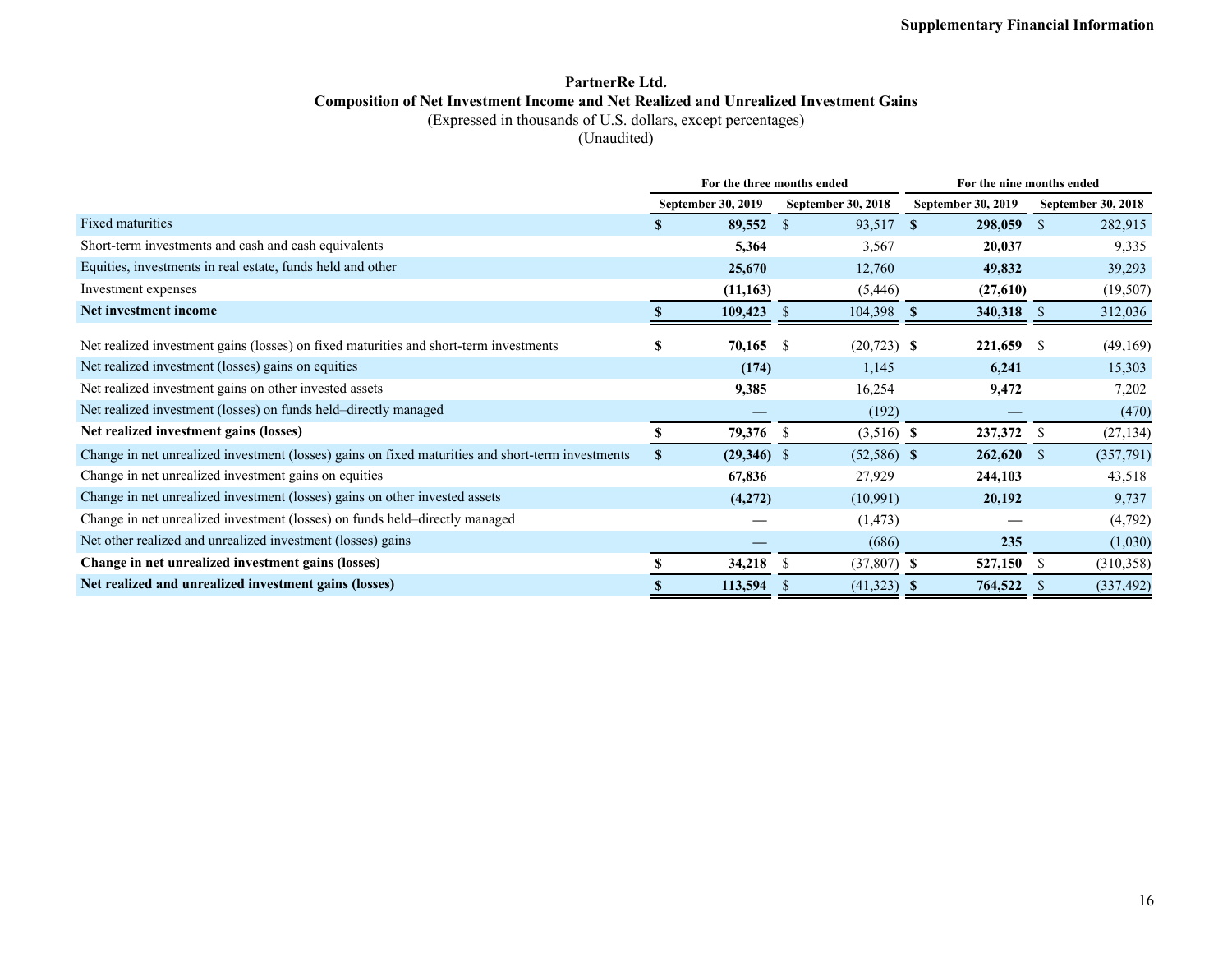#### **PartnerRe Ltd. Analysis of Non-Life Reserves** (Expressed in thousands of U.S. dollars) (Unaudited)

|                                                             |     | As at and for the three months ended |              |                    | As at and for the nine months ended |             |              |                    |  |
|-------------------------------------------------------------|-----|--------------------------------------|--------------|--------------------|-------------------------------------|-------------|--------------|--------------------|--|
|                                                             |     | September 30, 2019                   |              | September 30, 2018 | September 30, 2019                  |             |              | September 30, 2018 |  |
| Reconciliation of beginning and ending non-life reserves:   |     |                                      |              |                    |                                     |             |              |                    |  |
| Gross liability at beginning of period                      | S.  | 9,867,699                            | <sup>S</sup> | 9,709,286          | -S                                  | 9,895,376   | \$           | 10,102,172         |  |
| Reinsurance recoverable at beginning of period              |     | (749, 325)                           |              | (591, 144)         |                                     | (850, 946)  |              | (719,998)          |  |
| Net liability at beginning of period                        |     | 9,118,374                            |              | 9,118,142          |                                     | 9,044,430   |              | 9,382,174          |  |
| Net incurred losses related to:                             |     |                                      |              |                    |                                     |             |              |                    |  |
| Current year                                                |     | 921,134                              |              | 926,073            |                                     | 2,497,018   |              | 2,367,368          |  |
| Prior years                                                 |     | 3,240                                |              | (32, 471)          |                                     | 17,757      |              | (102, 201)         |  |
|                                                             |     | 924,374                              |              | 893,602            |                                     | 2,514,775   |              | 2,265,167          |  |
| Change in reserve agreement <sup>(1)</sup>                  |     |                                      |              |                    |                                     |             |              | 6,572              |  |
| Net losses paid                                             |     | (698, 105)                           |              | (639, 279)         |                                     | (2,213,327) |              | (2,146,987)        |  |
| Effects of foreign exchange rate changes                    |     | (115,741)                            |              | 23,359             |                                     | (116,976)   |              | (111, 102)         |  |
| Net liability at end of period                              |     | 9,228,902                            |              | 9,395,824          |                                     | 9,228,902   |              | 9,395,824          |  |
| Reinsurance recoverable at end of period                    |     | 681,458                              |              | 669,617            |                                     | 681,458     |              | 669,617            |  |
| Gross liability at end of period                            |     | 9,910,360 \$                         |              | 10,065,441         | -S                                  | 9,910,360   | \$           | 10,065,441         |  |
| Breakdown of gross liability at end of period:              |     |                                      |              |                    |                                     |             |              |                    |  |
| Case reserves                                               | S.  | 4,093,384 \$                         |              | 4,134,614          | -S                                  | 4,093,384   | \$           | 4,134,614          |  |
| Additional case reserves                                    |     | 153,432                              |              | 172,644            |                                     | 153,432     |              | 172,644            |  |
| Incurred but not reported reserves                          |     | 5,663,544                            |              | 5,758,183          |                                     | 5,663,544   |              | 5,758,183          |  |
| Gross liability at end of period                            |     | 9,910,360                            | <sup>S</sup> | 10,065,441         | -S                                  | 9,910,360   | <sup>S</sup> | 10,065,441         |  |
| Gross liability at end of period by Non-life segment:       |     |                                      |              |                    |                                     |             |              |                    |  |
| P&C                                                         |     | 6,871,475                            |              | 7,187,378          |                                     | 6,871,475   |              | 7,187,378          |  |
| Specialty                                                   |     | 3,038,885                            |              | 2,878,063          |                                     | 3,038,885   |              | 2,878,063          |  |
| Gross liability at end of period                            |     | 9,910,360                            | <sup>S</sup> | 10,065,441         | $\mathbf{s}$                        | 9,910,360   | $\mathbf{s}$ | 10,065,441         |  |
| Unrecognized time value of non-life reserves <sup>(2)</sup> | \$. | 361,061                              | S            | 750,396            | -S                                  | 361,061     | S            | 750,396            |  |

*(1) The change in reserve agreement in 2018 included \$7 million of loss development on AXA guaranteed reserves of approximately \$400 million which were commuted in the fourth quarter of 2018.*

*(2) The unrecognized time value, or discount, is the difference between the undiscounted liability for non-life reserves recorded and the discounted amount of these reserves. This discount is calculated by applying appropriate risk-free rates by currency and duration to the underlying non-life reserves.*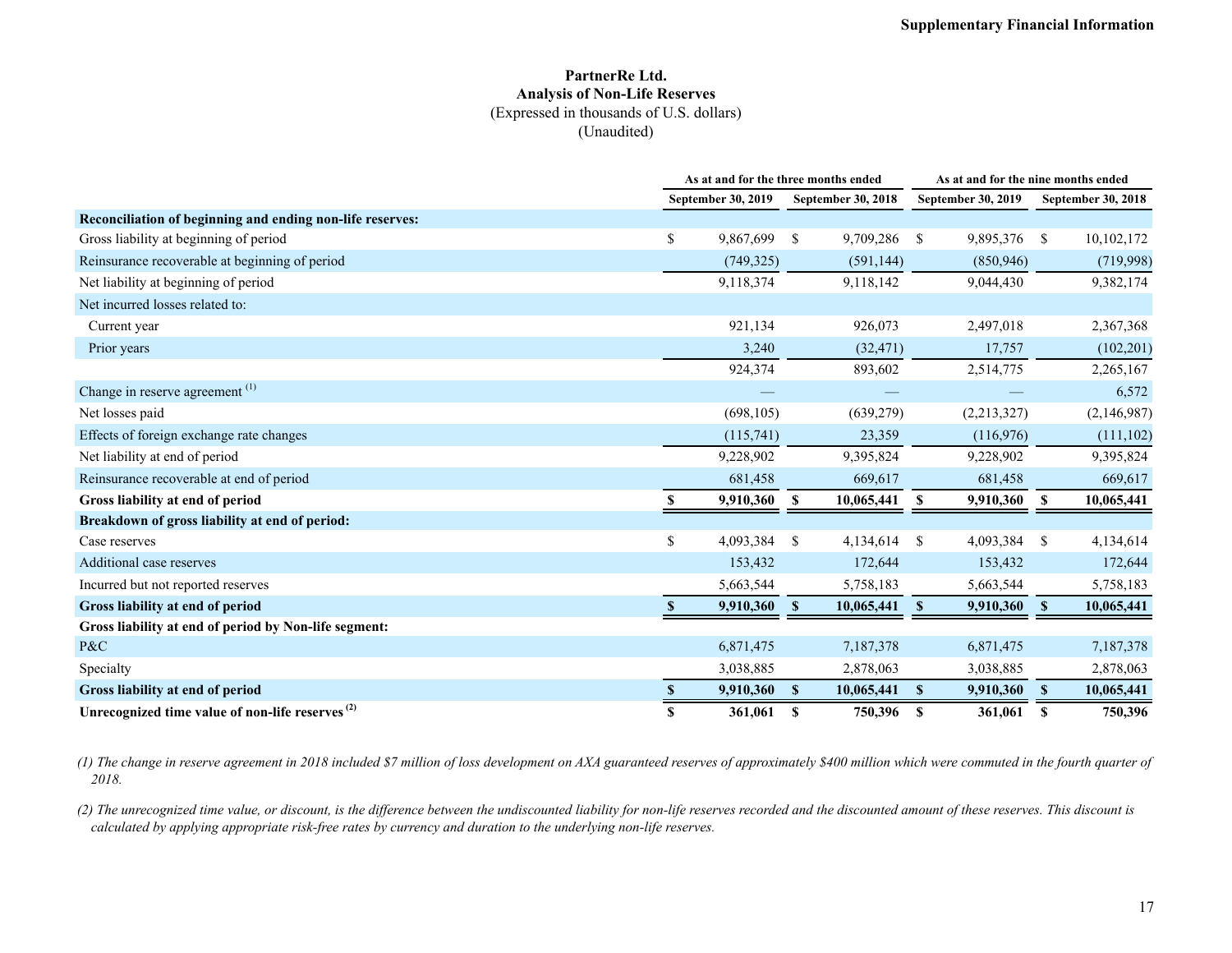#### **PartnerRe Ltd. Analysis of Life and Health Reserves** (Expressed in thousands of U.S. dollars) (Unaudited)

|                                                                  | As at and for the three months ended |            |              |                    | As at and for the nine months ended |                    |                           |            |  |
|------------------------------------------------------------------|--------------------------------------|------------|--------------|--------------------|-------------------------------------|--------------------|---------------------------|------------|--|
|                                                                  | September 30, 2019                   |            |              | September 30, 2018 |                                     | September 30, 2019 | <b>September 30, 2018</b> |            |  |
| Reconciliation of beginning and ending life and health reserves: |                                      |            |              |                    |                                     |                    |                           |            |  |
| Gross liability at beginning of period                           | \$                                   | 2,312,182  | <sup>S</sup> | 2,114,429          | -S                                  | 2,198,080          | <sup>S</sup>              | 2,098,759  |  |
| Reinsurance recoverable at beginning of period                   |                                      | (11,705)   |              | (15,315)           |                                     | (11,829)           |                           | (9, 287)   |  |
| Net liability at beginning of period                             |                                      | 2,300,477  |              | 2,099,114          |                                     | 2,186,251          |                           | 2,089,472  |  |
| Net incurred losses                                              |                                      | 300,488    |              | 262,540            |                                     | 914,574            |                           | 759,464    |  |
| Net losses paid                                                  |                                      | (370, 354) |              | (176, 288)         |                                     | (878, 571)         |                           | (598, 733) |  |
| Effects of foreign exchange rate changes                         |                                      | (57, 920)  |              | 12,351             |                                     | (49, 563)          |                           | (52, 486)  |  |
| Net liability at end of period                                   |                                      | 2,172,691  |              | 2,197,717          |                                     | 2,172,691          |                           | 2,197,717  |  |
| Reinsurance recoverable at end of period                         |                                      | 9,943      |              | 9,875              |                                     | 9,943              |                           | 9,875      |  |
| Gross liability at end of period                                 |                                      | 2,182,634  |              | 2,207,592          |                                     | 2,182,634          |                           | 2,207,592  |  |
| Life value in force $^{(1)}$                                     | S                                    | 287,700    | S            | 352,500            |                                     | 287,700            | -S                        | 352,500    |  |

*(1) The life value in force (Life VIF) is the present value of the profits that will emerge from life policies over time and is comprised of the present value of future after-tax profits, and takes into consideration the cost of capital. The Company's Life VIF is calculated on a going concern basis and is the sum of (i) present value of future profits on a U.S. GAAP basis which represents the net present value of projected after-tax cash flows based on Life reserves, net of deferred acquisition costs and gross of value of business acquired; (ii) cost of non-hedgeable risks; (iii) frictional costs; (iv) time value of options and guarantees; and (v) cost of non-economic excess encumbered capital.*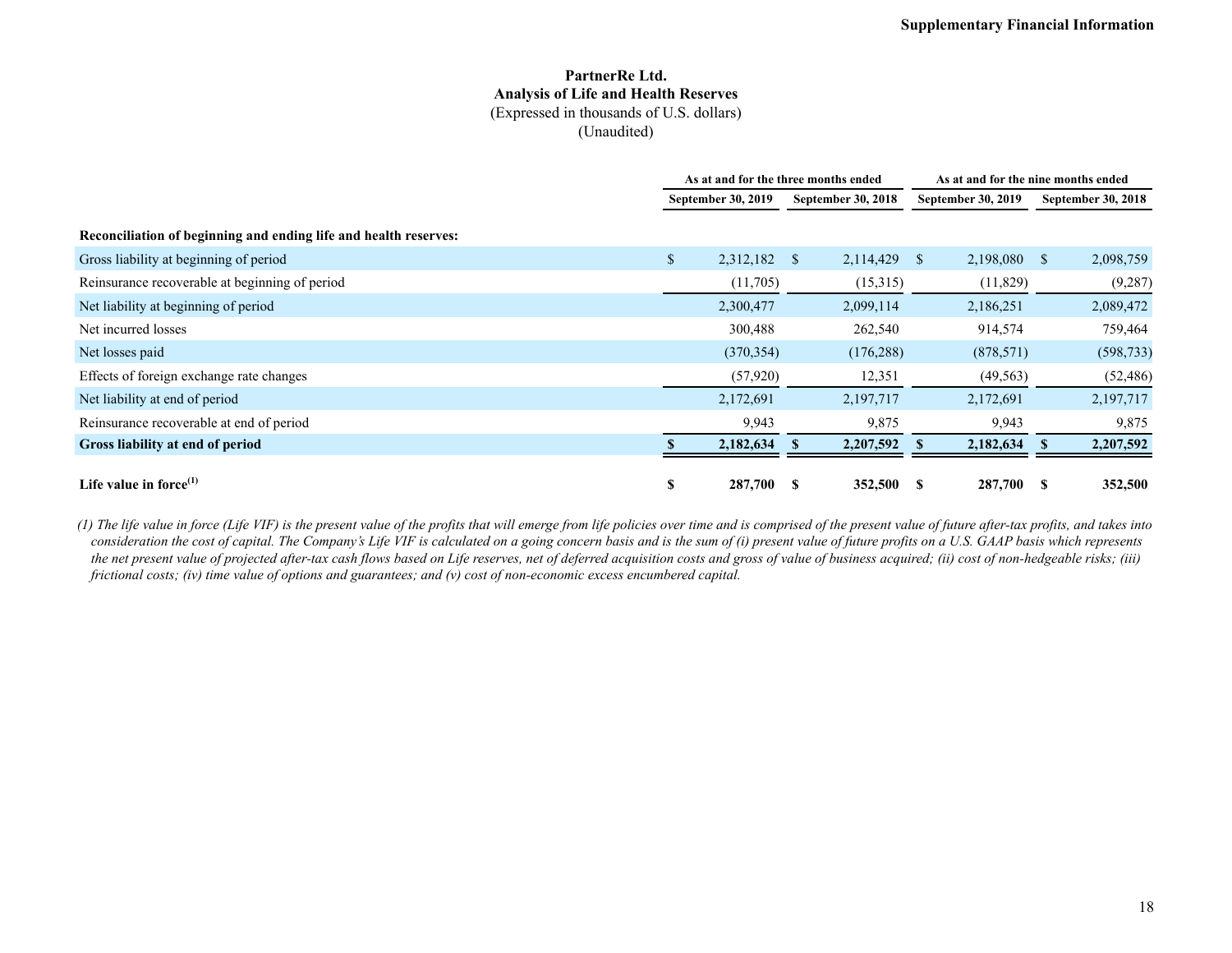### **PartnerRe Ltd. Natural Catastrophe Probable Maximum Losses (PMLs)** (Expressed in millions of U.S. dollars) (Unaudited)

#### **Single occurrence estimated net PML exposure**

|                  |            |                        | September 30, 2019 |                                                        |  |  |  |  |  |
|------------------|------------|------------------------|--------------------|--------------------------------------------------------|--|--|--|--|--|
| Zone             | Peril      | $1-in-250$<br>year PML |                    | $1$ -in-500<br>year PML<br>(Earthquake<br>perils only) |  |  |  |  |  |
| U.S. Northeast   | Hurricane  | 847<br>\$              |                    |                                                        |  |  |  |  |  |
| U.S. Gulf Coast  | Hurricane  | 802                    |                    |                                                        |  |  |  |  |  |
| U.S. Southeast   | Hurricane  |                        | 790                |                                                        |  |  |  |  |  |
| Caribbean        | Hurricane  | 254                    |                    |                                                        |  |  |  |  |  |
| Europe           | Windstorm  |                        | 410                |                                                        |  |  |  |  |  |
| Japan            | Typhoon    | 301                    |                    |                                                        |  |  |  |  |  |
| California       | Earthquake |                        | 755 \$             | 1,107                                                  |  |  |  |  |  |
| Japan            | Earthquake | 447                    |                    | 523                                                    |  |  |  |  |  |
| Australia        | Earthquake |                        | 289                | 366                                                    |  |  |  |  |  |
| New Zealand      | Earthquake |                        | 256                | 362                                                    |  |  |  |  |  |
| British Columbia | Earthquake | 164                    |                    | 328                                                    |  |  |  |  |  |

*The PML estimates are pre-tax and net of retrocession and reinstatement premiums. The peril zones in this disclosure are major peril zones for the industry. The Company has exposures in other peril zones that can potentially generate losses greater than the PML estimates in this disclosure.*

*For more information regarding cautionary language related to the Natural Catastrophe PML disclosure and the forward-looking statements, as well as uncertainties and limitations associated with certain assumptions and the methodology used, refer to the Company's natural catastrophe PML information and definitions in the Company's Annual Report on Form 20-F for the year ended December 31, 2018 (see Risk Management—Natural Catastrophe PML in Item 4 of the 20-F).*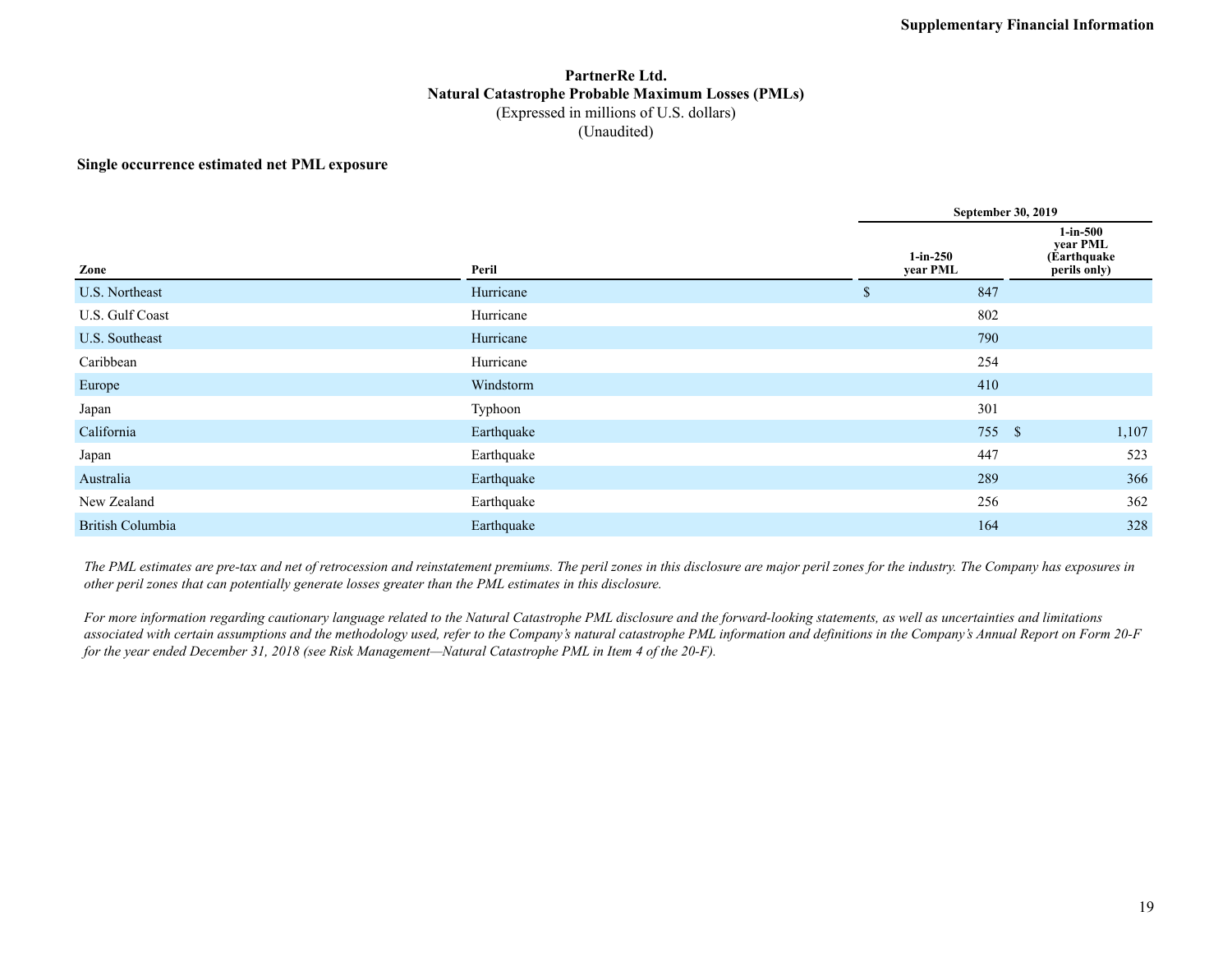### **PartnerRe Ltd. Return on Common Shareholder's Equity (ROE)**

(Expressed in thousands of U.S. dollars, except percentages)

(Unaudited)

|                                                   | For the three months ended                             |                    |            |                    | For the nine months ended |                               |            |                    |  |
|---------------------------------------------------|--------------------------------------------------------|--------------------|------------|--------------------|---------------------------|-------------------------------|------------|--------------------|--|
|                                                   | <b>September 30, 2019</b><br><b>September 30, 2018</b> |                    |            | September 30, 2019 |                           | <b>September 30, 2018</b>     |            |                    |  |
|                                                   |                                                        | ROE <sup>(1)</sup> |            | $ROE^{(1)}$        |                           | $\mathbf{ROE}^{\mathbf{(1)}}$ |            | ROE <sup>(1)</sup> |  |
| Net income (loss) available to common shareholder | 216.144                                                | 3.1%               | (105, 735) | $(7.2)\%$          | 998,117                   | 21.4%                         | (100, 771) | $(2.3)\%$          |  |

*(1) ROE is calculated as net income or loss attributable to common shareholder divided by average common shareholder's equity, annualized for the period. The following is the average common shareholder's equity calculated using the sum of the beginning of period and end of period common shareholder's equity divided by two.*

|                                                    | For the three months ended |                           |  |                           | For the nine months ended |                           |                           |           |  |
|----------------------------------------------------|----------------------------|---------------------------|--|---------------------------|---------------------------|---------------------------|---------------------------|-----------|--|
| Calculation of average common shareholder's equity |                            | <b>September 30, 2019</b> |  | <b>September 30, 2018</b> |                           | <b>September 30, 2019</b> | <b>September 30, 2018</b> |           |  |
| Beginning of period common shareholder's equity    |                            | 6.550.204                 |  | 5,955,882                 |                           | 5,812,287                 |                           | 6,040,885 |  |
| End of period common shareholder's equity          |                            | 6,638,780                 |  | 5.859.026                 |                           | 6,638,780 \$              |                           | 5,859,026 |  |
| Average common shareholder's equity                |                            | 6.594.492                 |  | 5,907,454                 |                           | $6,225,534$ \$            |                           | 5,949,956 |  |